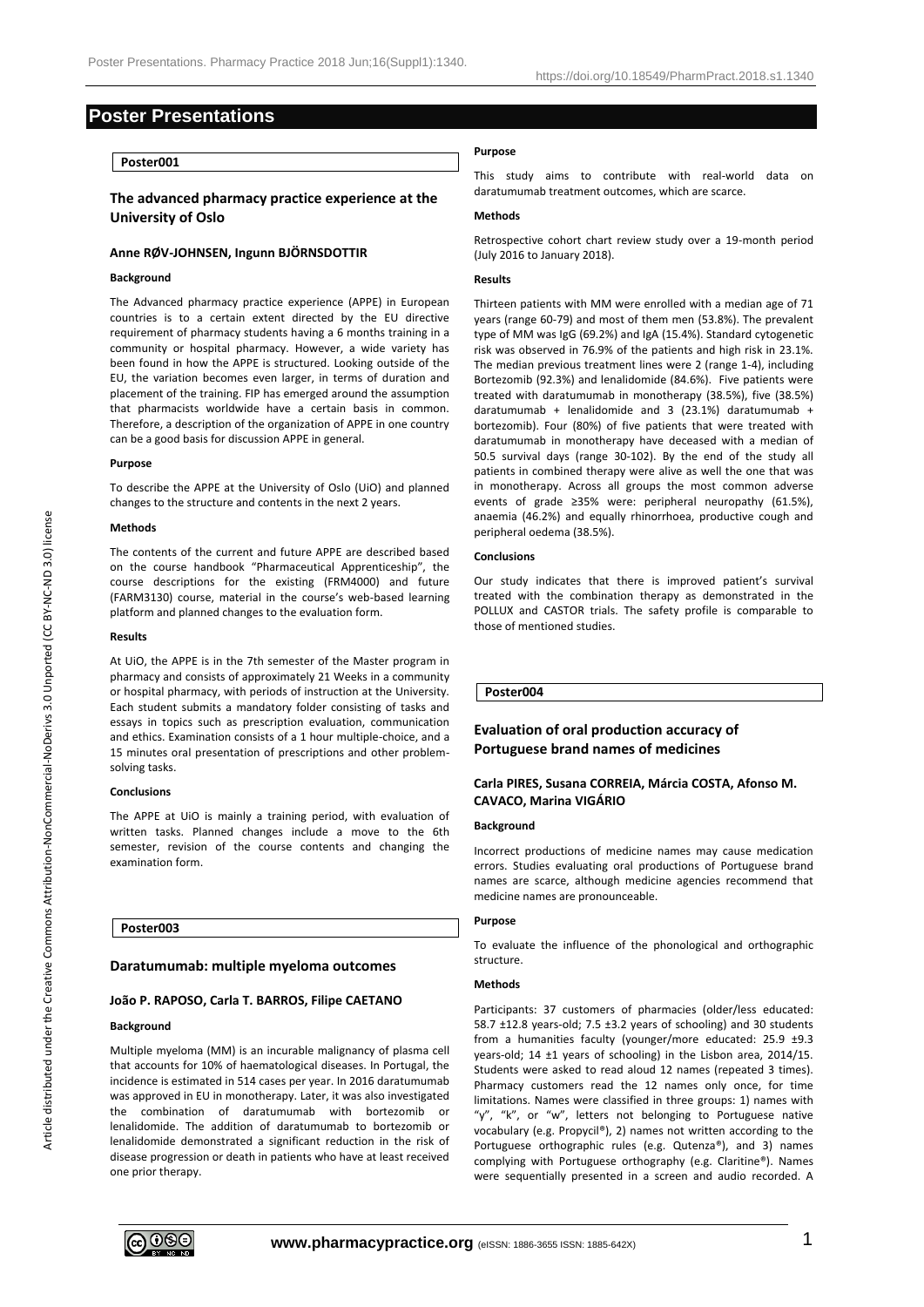trained linguist transcribed/coded 1495 outputs. Only adults capable of performing the task were enrolled. Non-parametric Chisquare (p<0.05) was applied.

### **Results**

Overall, less educated have produced significantly more errors than more educated ones (X2 = 92.875, p<0.001); 31% vs. 14.4% incorrect productions. Percentage of correct productions in canonical vs. names with letters "y", "k", or "w" vs. non-canonical names: more educated (90.3% vs. 82.6% vs. 75.3%), and less educated participants (64.6% vs. 68.5% vs. 44.3%).

# **Conclusions**

Less educated participants performed worst, suggesting that this population might be more vulnerable to medication errors. Brand names not complying with regulations requirements seem to favour production errors. More investigation is needed towards creating linguistic norms to develop/adapt suitable medicine names.

**Poster005**

# **Are Portuguese brand names of medicines readable?**

# **Carla PIRES, Susana CORREIA, Afonso M. CAVACO, Marina VIGÁRIO**

#### **Background**

Misunderstandings involving medicine names may cause serious medication problems. According to regulations, medicines names must be readable and pronounceable. However, investigation on readability of medicines names is limited.

#### **Purpose**

To quantify and characterize phonological errors in a reading task of Portuguese medicines brand names.

#### **Methods**

Undergraduates from a Portuguese faculty were conveniently selected from non-biomedical courses to minimize prior knowledge on names investigated (2014). Overall, 12 names were tested repeated 3 times. Thirty participants, above age 18 and able to perform the task, read aloud names successively displayed on a screen. Productions were audiorecorded. 1081 names were produced and phonetically transcribed by a trained phonetician, who also identified and coded the errors as: substitutions - a segment is replaced by another (clarotine for claritine®); insertion a segment is added (claritines for claritine®); metathesis segments interchange positions (cliratine for claritine®); deletion a segment is deleted (claritin for claritine®); inadequate vowel reduction. Hesitations and/or lengthening were also coded.

#### **Results**

Of 1081 names transcribed, 83.3% were fully correct, 10.6% contained errors, 5% were produced with hesitations and/or lengthening, and 1.1% were not analyzed due to audio problems. In the names containing errors (n=114), 187 errors were identified: 44.4% had deletion errors, 29.4% had substitution errors, 13.9% had incorrect insertions, 10.7% had metathesis, and 1.6% were produced with incorrect vowel reduction.

### **Conclusions**

Brand names of Portuguese medicines are prone to pronunciation errors even for educated users. Adaptation to Portuguese graphoand phonotactics might be needed, as recommended in national and international regulations. More studies are necessary to investigate the potential impact of the different types of errors in medication errors, and error type in other social groups (e.g. older, less educated subjects; health professionals).

# **Poster006**

# **Conceptual approaches to the sustainability of healthcare services and their application to pharmacy**

# **Carmen Crespo-Gonzalez. Victoria Garcia-Cardenas. Shalom I. Benrimoj**

# **Background**

Implementation research aims to develop methodologies to incorporate evidence-based innovations into practice. Following implementation, accomplishing sustainability of the innovation is critically essential to ensure the long-term continuity of services. A number of conceptual approaches to the sustainability of evidence-based innovations in healthcare exist. These approaches aim to guide the process, determine factors influencing and form part of the evaluation. However, the sustainability of innovations in pharmacy services is an area yet to be studied. Therefore there is a need for a conceptual framework to underpin the development of sustainable professional pharmacy services.

## **Purpose**

To evaluate the conceptual approaches for the sustainability of innovations in healthcare in order to develop a framework specific for professional pharmacy services.

### **Methods**

A systematic literature search was undertaken in February 2018 in PubMed, Scopus and Web of Science to identify conceptual approaches/theoretical frameworks for the sustainability of healthcare innovations. All the titles and abstracts were screened and potential articles identified. A table was created for data extraction (type and characteristics of conceptual approach, innovation used, setting, target user).

### **Results**

From the 3033 articles screened, 2585 articles were eliminated after title and abstract screening. 448 full-text articles were reviewed providing 68 sustainability conceptual approaches. The proposed framework for pharmacy services includes two major components: the service and the context domains with factors which moderate the sustainability of the pharmacy service (e.g. adaptability, funding, leadership, and training). The context domains include Individuals (e.g. pharmacy staff), Pharmacy, Local setting (e.g. healthcare professional, stakeholder) and System. Continued evaluations of the service components delivery are crucial to prove sustainable service effectiveness.

#### **Conclusions**

Monitoring the service progress is essential to identify the factors affecting its sustainability, allowing their adaptation to the change in circumstances. The proposed framework will guide pharmacy practice researchers and practitioners to evaluate the sustainability of professional services previously implemented.

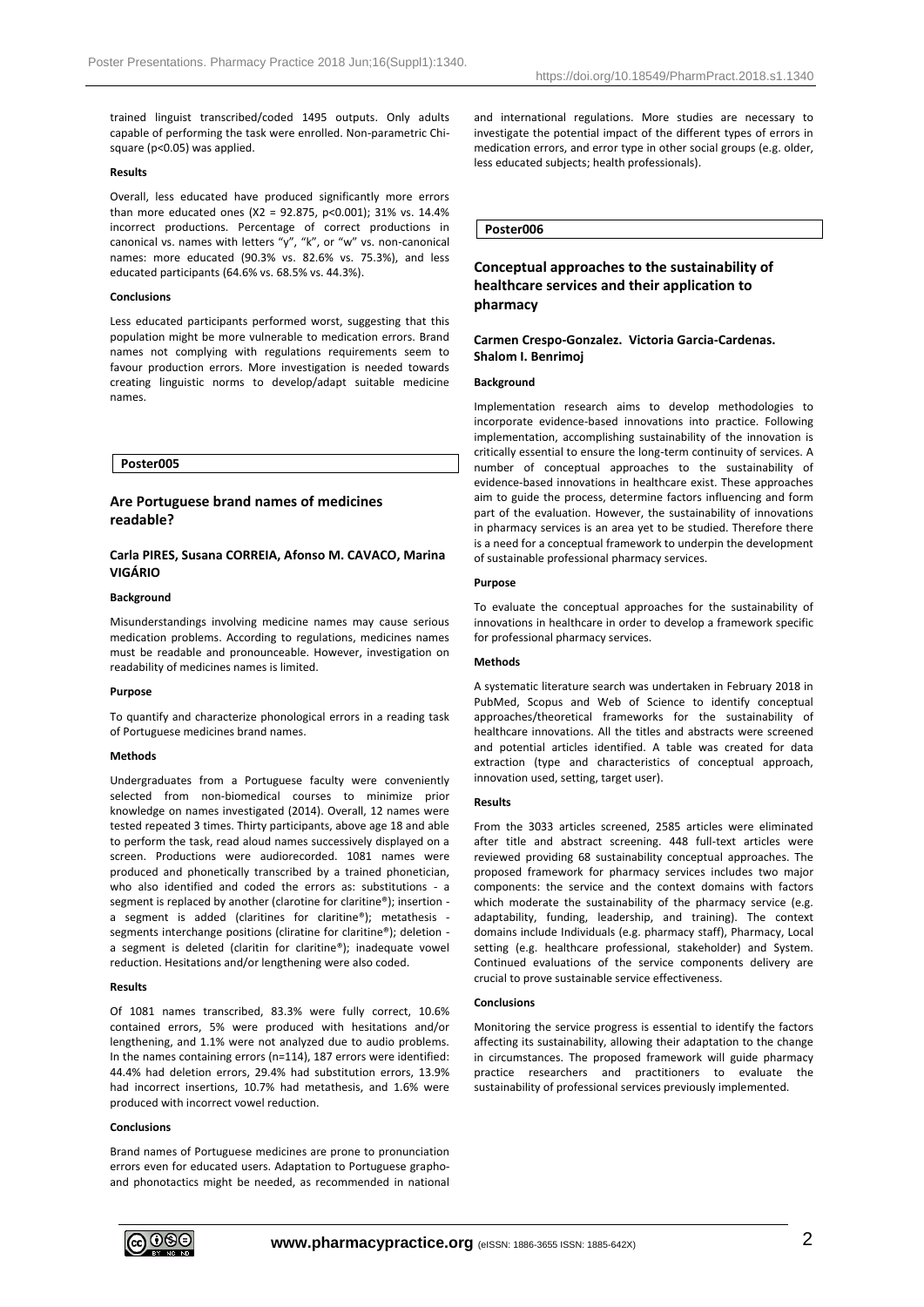# **Poster007**

# **Oral anticoagulant therapy with warfarin education of hospitalized patients: evaluation of prior knowledge and related variables**

# **Cristina R. SIMONI, Caroline TORTATO, Vanelise ZÓRTEA, Daniel M. SILVA, Cristina J. DOBLER, Bruno S. ROCHA, Diogo PILGER, Luiza F. FLORES**

## **Background**

Oral anticoagulants (OA) are widely used to prevent and treat thromboembolic events, with vitamin K antagonists, such as warfarin. It has been shown in recent studies that patients' understanding of anticoagulant therapy is of fundamental importance for safety and effectiveness.

### **Purpose**

The purpose was to quantify the patients with prior knowledge about the use of OA therapy, to verify the association between prior drug use knowledge and the variables gender, age, indication of use and use prior to hospitalization.

# **Methods**

A cross-sectional study was carried out in which the profile and prior knowledge about the use of OA of patients admitted to the Hospital de Clínicas de Porto Alegre using warfarin in the period from January 2014 to March 2017.

#### **Results**

Of the 1635 patients taking warfarin, 50.8% were men, the mean age observed was 59.52, and 51.4% used this medication prior the hospitalization. There was no statistically significant difference in the type and time of counseling performed by the pharmacist in the different genders. Regarding previous knowledge about the therapy, it is possible to infer that men knew more about the frequency/dose of medication (68.6%), time and what to do in case of forgetfulness (45.8%) and (54.4%), with a significant difference for these data (p <0.05).

#### **Conclusions**

Knowing the prior knowledge profile and its related variables in the performance and pharmaceutical counseling is relevant for the elaboration of education strategies that improve the safety and the quality of life of the patient before the treatment with OA. Studies comparing patient knowledge before and after pharmaceutical counseling are necessary to evaluate the effectiveness of the education performed, and also important for improving orientation strategies.

# **Poster009**

# **Drug-nutrient interactions in medically-complex older adults: the need for interdisciplinary collaboration**

# **Katherine L. FORD, Susan J. WHITING, Eric L. LANDRY, Derek J. JORGENSON**

# **Background**

The combined use of prescription and non-prescription medications with vitamin and mineral supplements (VMS) poses risk for adverse drug-nutrient interactions. A review of the literature indicated limited data on the extent to which these interactions may be negatively affecting patients and the role that pharmacists should play to mitigate the interactions.

#### **Purpose**

The purpose of this study was to assess the potential for adverse drug-nutrient interactions in older adults with complex medication use and to determine if there is a need for interventions to ensure the safe combined usage of medications and VMS.

# **Methods**

A retrospective chart review was completed on 229 medicallycomplex patients 50 years of age and older who had new assessments of medications completed between January 2014 and January 19th, 2017 at the University of Saskatchewan Medication Assessment Centre (Canada). Data on medication and VMS use was extracted from the medical records. The potential for drugnutrient interactions was investigated through four case studies, chosen based on the top drug users.

#### **Results**

Data indicate that 76.9% (n=176) of patients reported using ≥1 VMS daily. Total product count ranged from 1-45 per day, with a mean 9.8 and median of 9. Each case study indicated risk for nutrient malabsorption from drug-nutrient interactions. Proton Pump Inhibitors were most commonly observed and can cause impairment of 6 nutrients when used long term.

# **Conclusions**

Concomitant use of medications and VMS was common, with many potential drug-nutrient interactions noted. The development of practice support tools and education for pharmacists would aid in identifying the riskiest and most common drug-nutrient interactions. This study highlights the need for improved interdisciplinary collaboration between pharmacists and dietitians since VMS use was so common in these medically complex patients.

### **Poster010**

# **Evaluation of student learning outcomes at an internal medicine pharmacist clinic in Canada**

### **Eric L. LANDRY, Katherine LYSAK, Derek J. JORGENSON**

#### **Background**

The creation of a referral-based system of pharmacist specialists could be useful in assisting community and hospital pharmacists to manage highly complex patients. The University of Saskatchewan College of Pharmacy and Nutrition recently opened the Medication Assessment Centre (MAC), which accepts complex general medicine referrals from any health professional and which considers itself an internal medicine pharmacist specialist clinic. The MAC is also used as an experiential learning rotation for students in the undergraduate pharmacy program. This internal medicine pharmacist clinic model has not been previously evaluated.

### **Purpose**

To evaluate the impact on learning outcomes of pharmacy students who participate in experiential education rotations at the MAC, which is a referral-based internal medicine pharmacist specialist clinic.

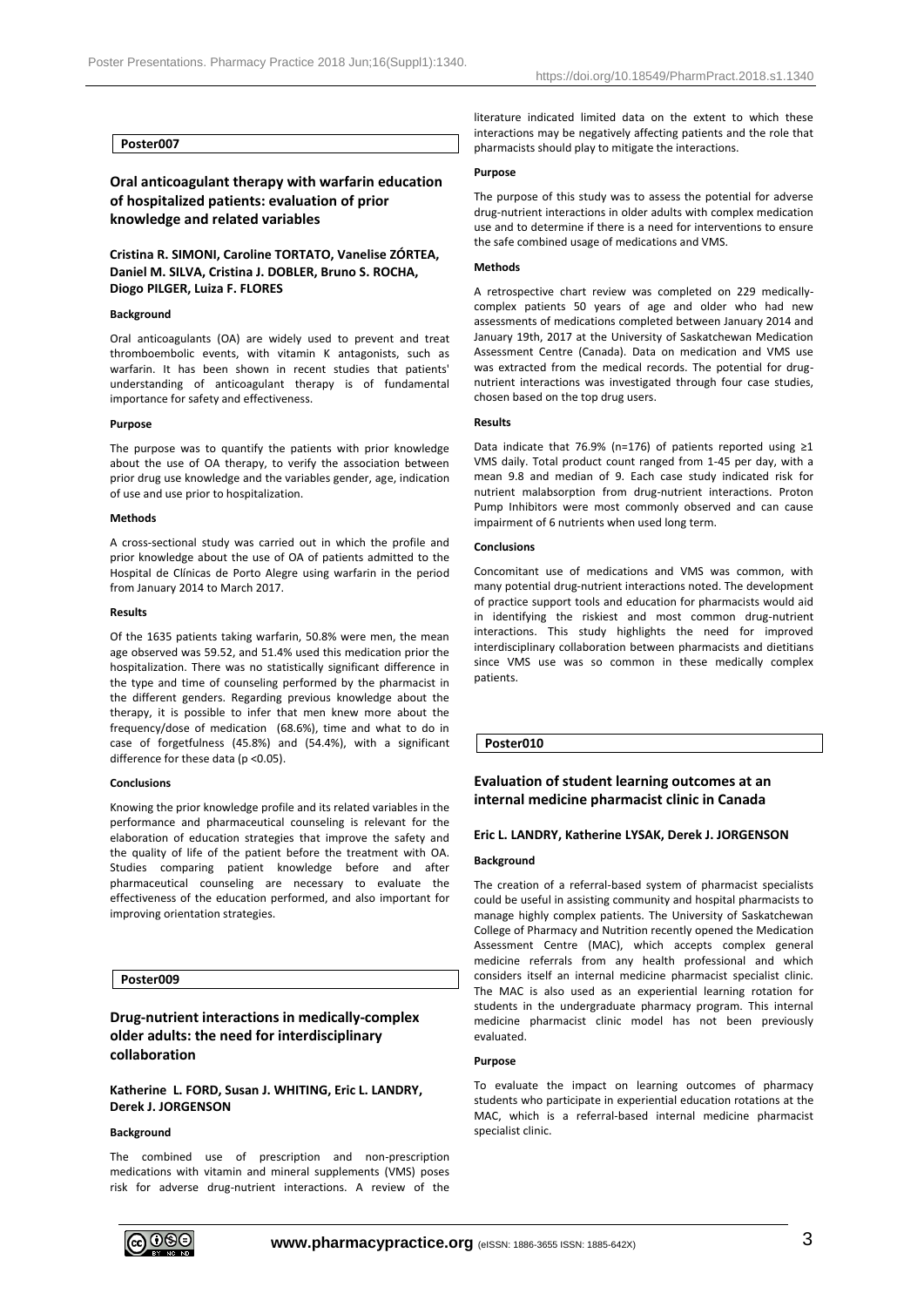# **Methods**

Web-based survey administered to all pharmacy students enrolled in any year of the pharmacy program during the 2016-17 academic year. The 38-item questionnaire included both Likert-scale and free-text questions.

# **Results**

Overall response rate 72% (n=250/349). Of the 250 respondents, 82 (33%) had participated at the MAC at least once. A majority of students agreed or strongly agreed that participation at the MAC improved: ability to identify drug therapy problems (68%), interview skills (75%), therapeutic knowledge (84%), and understanding of a pharmacist's role (89%). Many respondents (79%) felt that the MAC provided skills and knowledge not otherwise learned in class (e.g., empathy, compassion, communication, prioritization of patient issues, and critical thinking). In addition, 93% of student volunteers felt confident in their ability to apply the knowledge and skills gained at the MAC.

#### **Conclusions**

Pharmacy students who participated at the MAC perceived the experience had a positive impact on knowledge and skills. Future studies should assess if this internal medicine pharmacist clinic model has an impact on patient care outcomes and community/hospital pharmacist workflow.

### **Poster011**

# **Optimizing care for pediatric eczema patients in primary care**

# **Ellen S. KOSTER, Daphne PHILBERT, Marcel L. BOUVY**

#### **Background**

Atopic dermatitis (AD) affects 10-20% of the children worldwide. The cornerstone is keeping the skin soft by using emollients and topical corticosteroids are used during exacerbations to reduce inflammation. Several factors leading to poor adherence and resulting in reduced treatment efficacy have been described, e.g. lack of knowledge, steroid phobia, misinformation or by pharmacy staff.

#### Purpose

Our aim is to improve treatment for children with AD. To achieve this we will (1) implement a newly developed intervention for pharmacy staff to improve knowledge and patient-centered communication and (2) test intervention effectiveness in improving medication use and clinical outcomes in patients.

#### **Methods**

Based on data collected during the first phase – telephone interviews with 29 parents of a child with AD and 18 pharmacy staff members – an intervention toolbox was developed. The toolbox includes a knowledge test for pharmacy staff, information about eczema and treatment and patient education materials.

#### **Results**

Results from study phase 1 showed that many parents mentioned fear of steroid adverse effects, with intentional non-adherence as a consequence. Both pharmacists and pharmacy technicians themselves mentioned that technicians often lack knowledge to support patients optimally in correct medication use. Currently, the intervention is implemented in 10 Dutch community pharmacies. First results from the intervention study will be available at time of the conference.

#### **Conclusions**

Patient counseling is a key aspect for optimizing treatment. Pharmacy staff should have sufficient knowledge on treatment and their own perceptions about prescribed medicines should not influence patient counseling. After completion of the project, we expect more knowledge about the treatment of AD in patients and caregivers. This project will therefore contribute to improving care for young patients. Materials will be made available free of charge afterwards.

## **Poster012**

# **Comparing the efficacy of intervention strategies to enhance medication adherence: a network metaanalysis**

# **Elyssa WIECEK, Shalom I. BENRIMOJ, Fernando FERNANDEZ-LLIMOS, Fernanda S. TONIN, Andrea TORRES ROBLES, Victoria GARCIA-CARDENAS**

### **Background**

Extensive efforts in the literature have been reported to enhance patients' medication adherence with a wide variety of interventions tested in a diversity of settings, clinical conditions, populations, and adherence measures.

#### **Purpose**

The objective of this study was to determine the comparative effectiveness of interventions aimed at enhancing medication adherence.

# **Methods**

A PubMed search was conducted in November 2017 for metaanalyses analysing adherence interventions. Primary studies from these meta-analyses were identified. Experimental studies that assessed an intervention to improve adherence in adult patients and reported adherence outcomes using any adherence measure were included. Data was extracted for study characteristics, interventions, and adherence outcomes. Interventions were categorized into four groups or combinations: educational, attitudinal, technical, and economic. Network meta-analysis was performed to allow estimates for all possible comparisons of interventions using direct and indirect evidence. Four networks were created based on follow-up time of adherence measurement.

### **Results**

Data was obtained from 61 meta-analyses and 438 primary studies with 234 studies being included in the network meta-analyses. Significant improvement of adherence compared to standard care at follow-ups greater than 10 months (n=89) was found for economic combined with technical (odds ratio [OR] 0.03, credible interval [CrI] 0.01-0.14), educational combined with attitudinal and technical (0.44, 0.20-0.98), educational combined with technical (0.56, 0.43-0.73), educational (0.57, 0.43-0.75), technical (0.60, 0.46-0.77), and attitudinal interventions (0.61, 0.41-0.90). Economic combined with technical was most effective compared to all interventions, though it is critical to acknowledge only one study accounted for this strategy with a 60% increase in adherence rates among heroin and crack cocaine users. No compelling evidence distinguished other long-term intervention strategies.

# **Conclusions**

Several interventions can improve adherence while economic combined with technical interventions and complex interventions demonstrated superior long-term efficacy. Effective interventions

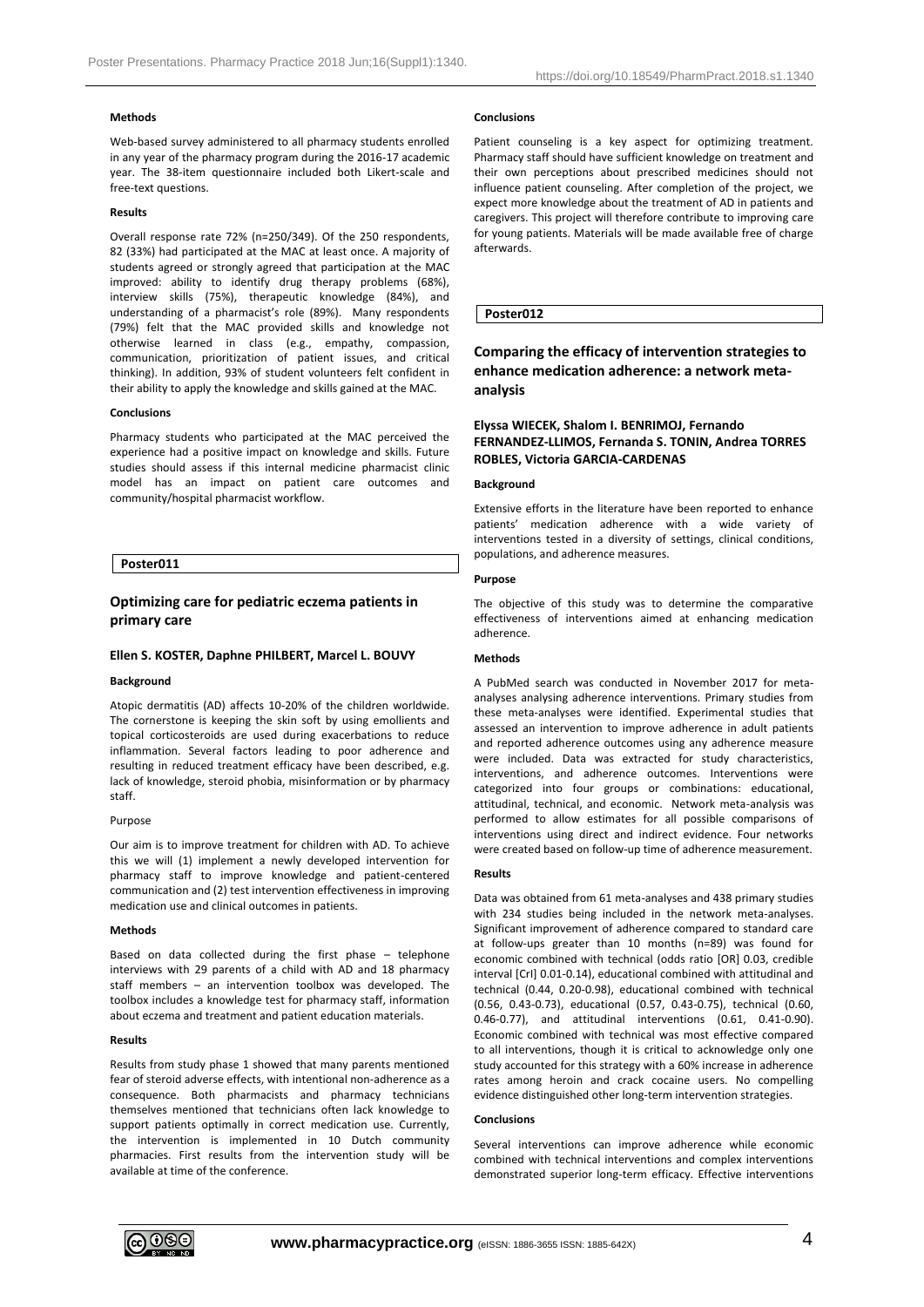should be further tested across other populations and settings to determine their full potential.

# **Poster013**

# **Generating real-world evidence related to pharmacy interventions – is it possible?**

# **Ema PAULINO, Joana BRITO, Sofia MAXIMIANO, Maria J. MENDES, Ana L. PINTO, Patrícia SOARES, Mariana ROSA**

#### **Background**

Pharmacy practice research has been described by the King's Fund as "research which attempts to inform and understand pharmacy and the way in which it is practised, in order to support the objectives of pharmacy practice and to ensure that pharmacists' knowledge and skills are used to best effect in solving the problems of the health service and meeting the health needs of the population". However, research has been mostly conducted in time-limited studies that aim to assess a specific service implementation and its determinants and/or outcomes. A group of 400 pharmacies in Portugal has developed a framework to support the implementation and documentation of several pharmacybased services on an ongoing basis, as a means to generate continued real-world evidence on their impact and persistence.

#### **Purpose**

To describe the development, inception and roll-out of a service implementation framework that aims to enact pharmacy services in pharmacies.

#### **Methods**

Descriptive study. Manuals, guides, formularies, and nationallyvalidated assessment tools were consolidated in a service implementation framework based on the patient pathway, and made available to pharmacies. Data from service and project implementation, as well as individual patient interactions is collected using GoogleForms®. A team of pharmacists provides training and ongoing consultancy to pharmacy team members.

#### **Results**

Since 2013, 72 posters were presented in national and international conferences either by the pharmacy group or individual pharmacies belonging to the group. Data has been presented grouped by disease areas and/or type of service. Data monitoring over time has shown that documentation of services decreases if pharmacy teams are not stimulated.

### **Conclusions**

It is possible to conduct research on an ongoing basis in community pharmacies. Better tools for data collection and assessment need to be developed in order to increase evidence generation efficiency.

# **Poster014**

### **Pharmacist role stress and strain: a scoping review**

# **Faith YONG, Victoria GARCIA-CARDENAS, Shalom I. BENRIMOJ**

## **Background**

Pharmacists are often a point of care in primary healthcare systems, and governments are increasingly looking to the community pharmacy sector to provide public health functions. The effects of this changing role may have an effect on pharmacist workload, job dissatisfaction and work stress. Role stress causes subjective individual role strain, which are social, psychological and physiological responses to the individual role occupant. Pharmacist role stress has been implicated in poor pharmacist retention, negatively affecting organisational missions and visions and career commitment.

## **Purpose**

To identify the factors that affect community pharmacist role stresses and strains.

# **Methods**

The following databases were searched: PubMed, Scopus and Web of Science. Inclusion criteria were: English language only, published between 1990 and 2018, community pharmacists, role stress and role strain.

## **Results**

The search strategy identified 4768 articles, with 105 items included in the review. Preliminary results produced 45 factors affecting role stress categorised in five major categories: Interpersonal Interactions (11 factors), Social Setting (16 factors), Individual Attributes (15 factors), and Extra-Role (3 factors). The most frequent role stress factors were pharmacist-patient interactions, pharmacy environment and workload. There are 9 factors relating to role strain. The most frequent reported role strain factors were Job Satisfaction/Dissatisfaction and Role Overload.

### **Conclusions**

The application of these findings may improve the working conditions and role expectations of pharmacists in modern pharmacies which provide cognitive pharmacy services. The results suggest that the community pharmacy setting is a complex environment that influences pharmacist work behaviour strongly, and interactions with many role partners need to be considered. Pharmacists also have individual attributes that affect their experience of role stress.

**Poster015**

# **Mapping pharmacy journals through lexicographic analysis of article titles**

# **Antonio M. MENDES, Fernanda S. TONIN, Roberto PONTAROLO, Fernando FERNANDEZ-LLIMOS**

# **Background**

Pharmacy, as an area of knowledge, encompasses both technological, analytical and care components, which challenge categorizing it as a single Subject Area.

## **Purpose**

To map the available pharmacy journals as regards their scope.

#### **Methods**

Journals publishing in English with titles comprising one pharmacyrelated term (i.e., "pharmacy", "pharmacist\*", "pharmaceuti\*", "pharmacol\*", "pharamacotherap\*") were identified in four electronic databases (i.e. National Library of Medicine Catalog; PubMed Central Journal list; Scopus CiteScore Metrics; and Journal of Citation Reports. The titles of all articles (published between 2006-2016) were extracted and gathered in a single textual corpus. The following analyses were performed (Iramuteq 0.7 alpha 2):

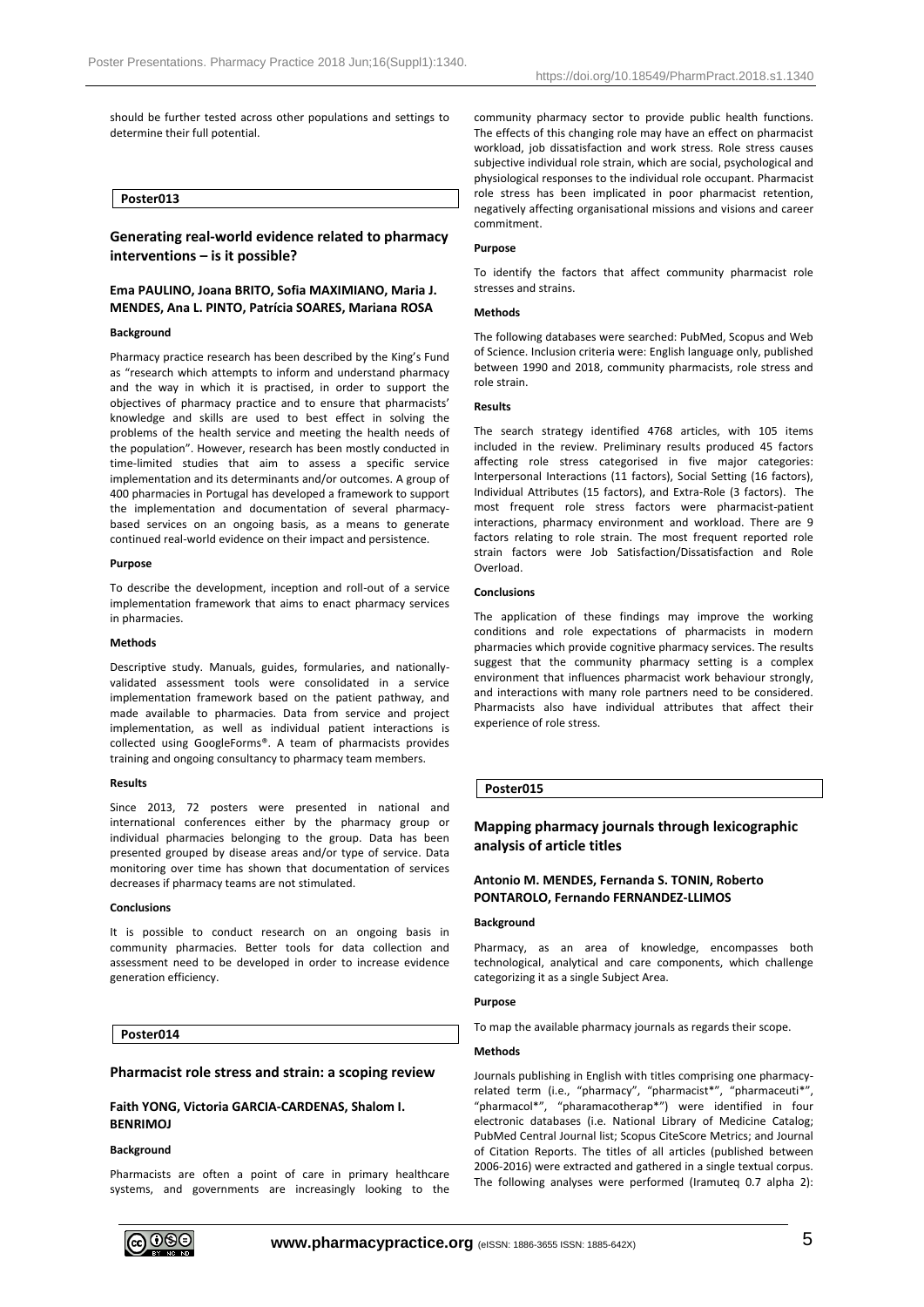lexicographic analysis to determine the text segments (ST) and frequency of words; descending hierarchical classification (DHC) to categorize words and journals with similar lexical groups; and factorial correspondence analyses (FCA) to obtain bidimensional graphs.

# **Results**

A total of 285 journals were identified. In the lexicographic analysis, 316,089 article titles were analyzed with a satisfactory performance. The DHC generated a dendrogram with six distinct lexical classes. The classes were separated into three main branches: sub-corpus A (classes 2 and 6); sub-corpus B1 (classes 1 and 5); and sub-corpus B2 (classes 3 and 4). The most representative words and journals for each class were: cell, apoptosis, expression (p<0.0001) – Class 2; receptor, channel, rat (p<0.0001) – Class 6; patient, trial, treatment (p<0.0001) – Class 1; pharmacy, pharmacist, care (p<0.0001) – Class 5; delivery, formulation, release (p<0.0001) – Class 3; and determination, HPLC, chromatography (p<0.0001) – Class 4. The two Cartesian planes (words and journals) obtained in the FCA showed a clear separation between sub-corpuses A and B, but without clear distinction between the classes of the same sub-corpus.

# **Conclusions**

Through an objective method of textual analysis of articles' titles, we could classify pharmacy journals into three major sub-corpuses with six sub-areas: 2 - Cell Pharmacology; 6 – Molecular Pharmacology; 1 – Clinical Pharmacology; 5 – Pharmacy Practice; 3 - Pharmaceutics; and 4 – Pharmaceutical analysis.

# **Poster019**

# **Pharmacist-led medication review with follow-up on primary care cardiovascular older adult patients (POLARIS)**

# **Francisco MARTÍNEZ MARDONES, Antonio AHUMADA, Victoria GARCIA-CARDENAS, Shalom I. BENRIMOJ, Cristian PLAZA-PLAZA**

# **Background**

A pilot study of the impact of pharmacist-led medication reviews with follow-up was conducted for three months in 2017 with 66 patients in eight primary care centers, based on the results reported by the conSIGUE study. We found a general trend to improve clinical parameters and reduce the number of medications. A larger study would allow assessing additional outcomes like changes in quality of life and cost-effectiveness of the service.

### **Purpose**

To assess the impact of a pharmacist-led medication review with follow-up in primary care in clinical outcomes, health-related quality of life and economic outcomes.

### **Methods**

A cluster randomized controlled trial will be held for 12 months in primary care centers of the public health system of Chile. We will include patients older than 65 years and with more than five chronic medications. The intervention arm will receive medication review with follow-up. Control group will receive usual care. Participating pharmacist will be trained in cardiovascular prevention pharmacotherapy in the elderly, interviewing skills and educational methods. A practice change facilitator will assist the pharmacist in any matters regarding the methodology and will assess barriers and facilitators to the implementation of the service. A personalized plan will be developed for every pharmacist. Primary outcomes will be the rate of controlled health problems, changes in health-related quality of life and a cost-utility analysis. Secondary outcomes such as blood pressure, glycated hemoglobin, lipid profile, overall cardiovascular disease risk, number of medications and adherence will be assessed as well.

# **Results**

Recruiting of patients finalized with 746 participants in 22 primary care centers, and 295 of them have received at least two interviews.

# **Conclusions**

This study will allow assessing the impact of pharmacist-led medication review with follow-up on cardiovascular older patients in Chile.

# **Poster020**

# **A case study of stakeholder experiences and views of a novel electronic Monitored Dosage System: Biodose Connect**

### **Funmi AGBESANWA, Simon BISHOP, Matthew J. BOYD**

### **Background**

Monitored Dosage Systems (MDS) have been widely utilised to encourage medicines adherence. Electronic MDS (eMDS) have additional features such as audio-visual reminders and real-time monitoring for added support. Little evidence exists on the impact of such devices within distinct patient groups and services. Biodose Connect™ is a novel eMDS providing prompts and remote monitoring; it can also hold both liquid and solid oral dosage forms. The purpose of this study was to explore the views and experiences of stakeholders within an assisted-living setting piloting this novel eMDS, and to identify its impact on them.

# **Methods**

Ten semi-structured interviews prior to eMDS implementation and four semi-structured interviews post-implementation were conducted. Interviews were completed with the site manager, team leaders, assistants and the community pharmacist. Nonparticipant observations were completed with four service users over two days, recording the activities and behaviours of users with the device through field notes. This site provided care-athome services including medication support for service users of varying needs. Data were audio-recorded, transcribed verbatim and thematically analysed. Observational data was thematically analysed.

## **Results**

Stakeholders were enthusiastic about eMDS implementation and its potential change the management of medication. Committed proactive teamwork, communication and collaborative working provided positive experiences during implementation. Implementation process issues at the start of the pilot around eMDS set up meant that devices were not used efficiently, reducing the effectiveness of the device prompting and alerts. The eMDS also seemed more suitable with service users who had lower support needs. Many team members stated that the device made administration of medicines by care staff easier.

#### **Conclusion**

Overall stakeholders remain optimistic throughout the pilot of the eMDS. Emerging themes suggest that there may be particular individuals more suited to such technology. Planned future work

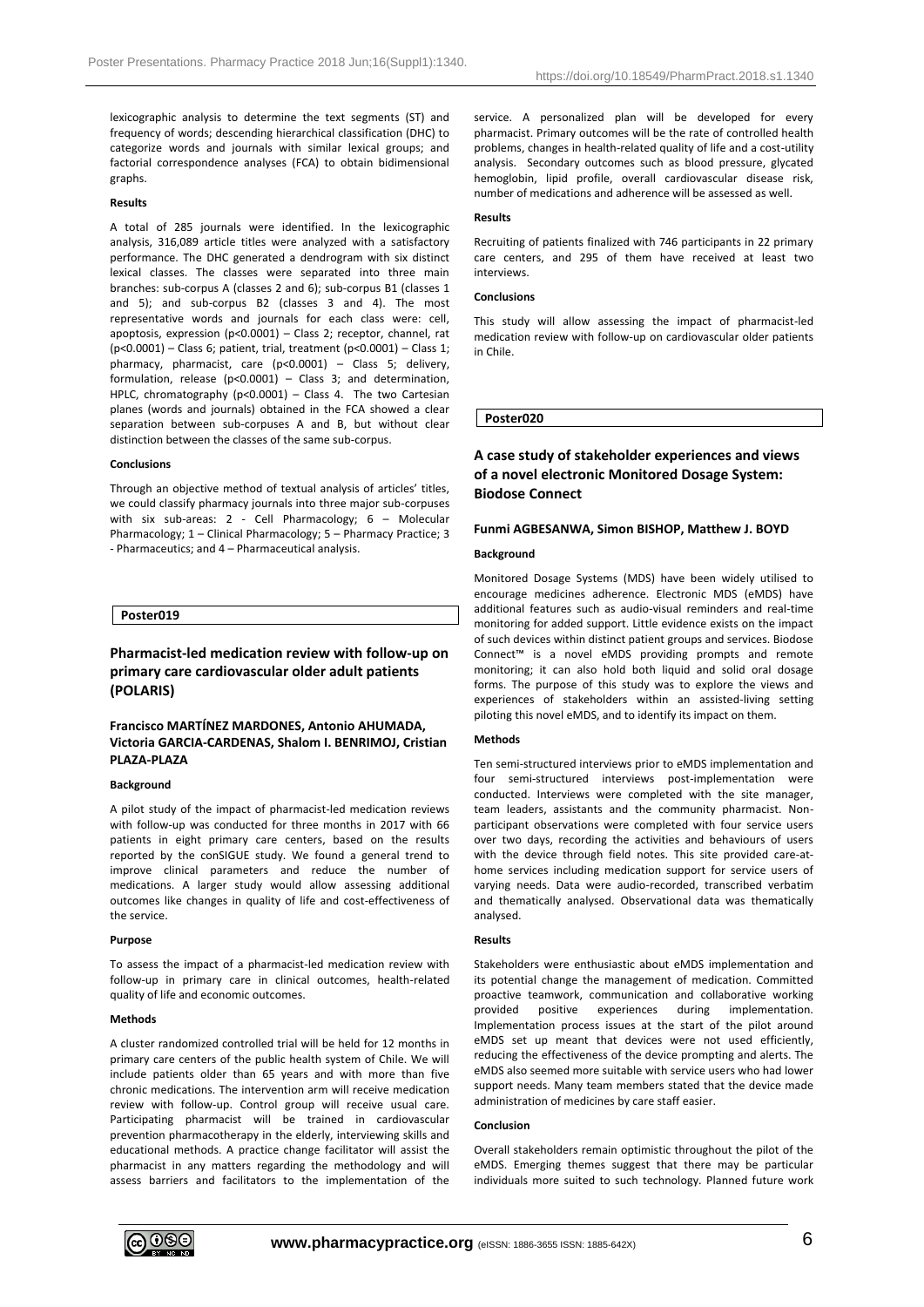includes further follow up interviews at site and review of the eMDS adherence data.

# **Poster021**

# **What is the motivation of clinical pharmacists in general practice?**

### **Hannah BOWN**

### **Background**

An ageing population and austerity changes mean that demand in general practice is increasing. However, between 2013 and 2014 GP training applications fell by 15%- supply is therefore not meeting demand. In response to this, NHS England rolled out the National Pilot for Clinical Pharmacists working in General Practice (CPGPs). Affording to the success of the pilot, an additional 1500 CPGPs are to be employed by 2020/21.

#### **Purpose**

Up to yet there has been little research into the motivations of pharmacists, and no research specifically exploring the motivations of CPGPs. The overarching aim of this study was to explore the motivations of CPGPs.

# **Methods**

Individual semi-structured telephone interviews were conducted with thirteen CPGPs and were audio-recorded and transcribed verbatim. Three researchers thematically analysed the transcripts using the One Sheet of Paper technique, comparing findings throughout.

#### **Results**

Analysis uncovered three overarching themes: Pre-, Present- and Post-Motivation. These themes described how the CPGPs motivation changed with time in the role. Underpinning these themes were seven subthemes: patient-facing, characteristics, motivation to change, daily motivation, meeting expectations, relationships and later expectations.

#### **Conclusions**

CPGPs are highly motivated and greatly enjoy the role in general practice, with aspirations to develop it in the future. This study informs NHS England of the motivations of CPGPs, which could lead to a review of the role in which aspects that motivate pharmacists are strengthened. It is hoped that this work will stimulate further research into the motivation of pharmacists in general, but especially in primary care where the role of the pharmacist is expanding. Further research should also focus on pharmacists who take on this role in the future, to assess whether levels of motivation remain the same as those seen in this study."

# **Poster022**

# **Outcomes of diabetes management by pharmacists: The RxING practice tool**

# **Hiroshi OKADA, Yazid N. AL HAMARNEH, Ross T. TSUYUKI**

# **Background**

Optimal community-based care for patients with diabetes remains elusive. Pharmacists are highly accessible primary care providers who have a strong interest in diabetes management.

### **Purpose**

To evaluate the effect of pharmacist management on uncontrolled risk factors (poor glycemic control, uncontrolled blood pressure or cholesterol, or current smoking) in patients with diabetes.

# **Methods**

RxING is a prospective registry used by pharmacists in primary care in Alberta. Patients with diabetes must have at least one uncontrolled risk factor to be eligible (poor glycemic control, uncontrolled blood pressure or cholesterol, or current smoking). Pharmacists practice to their full scope, which may include making recommendations to the physician, prescribing, adapting prescriptions and assessing adherence. Primary outcome is change in estimated CV risk. Secondary outcomes are change in HbA1c, blood pressure, LDL-cholesterol, tobacco use, and vaccination status.

### **Results**

This preliminary analysis includes the first 63 patients enrolled by 21 pharmacists. Sixty one percent of patients were male and average age was 58 years. All patients have type 2 diabetes. CV risk was reduced from 24.7% to 20.0% after 3 months (p=0.633). HbA1c was reduced from 8.5% to 7.6%, BP was reduced from 139/84 mmHg to 132/80 mmHg, LDL cholesterol was reduced from 1.87 mmol/L to 1.46mmol/L and smoking was from 13% to 12%.

## **Conclusions**

RxING is a practice and implementation tool which helps pharmacists systematically evaluate and document their interventions in patients with diabetes. With widespread use, this can help with practice change and also provide real-world evidence for pharmacist care.

**Poster023**

# **The PharmD controversy: pharmacy undergraduate programme change in the context of a developing country**

# **Ifunanya IKHILE, Claire ANDERSON, Simon MCGRATH, Stephanie BRIDGES**

## **Background**

The switch from B.Pharm to PharmD undergraduate pharmacy programmes in low and middle income countries is a widely contested issue in pharmacy education literature1. However, little research has been carried out on the motivation for implementing this switch in these countries2.

#### **Purpose**

This research aims to describe motivators, barriers, and facilitators to the implementation of the PharmD switch in the context of a developing country, using qualitative research methodology.

### **Methods**

Qualitative data was taken from a larger study focused on developing a tool for the assessment of education relevance to practice. 25 semi-structured in-depth individual and group interviews were conducted with pharmacy education/practice stakeholders in Nigeria across the six geopolitical zones, audio recorded and transcribed. Transcripts were analysed thematically and specific motivators, facilitators and barriers identified.

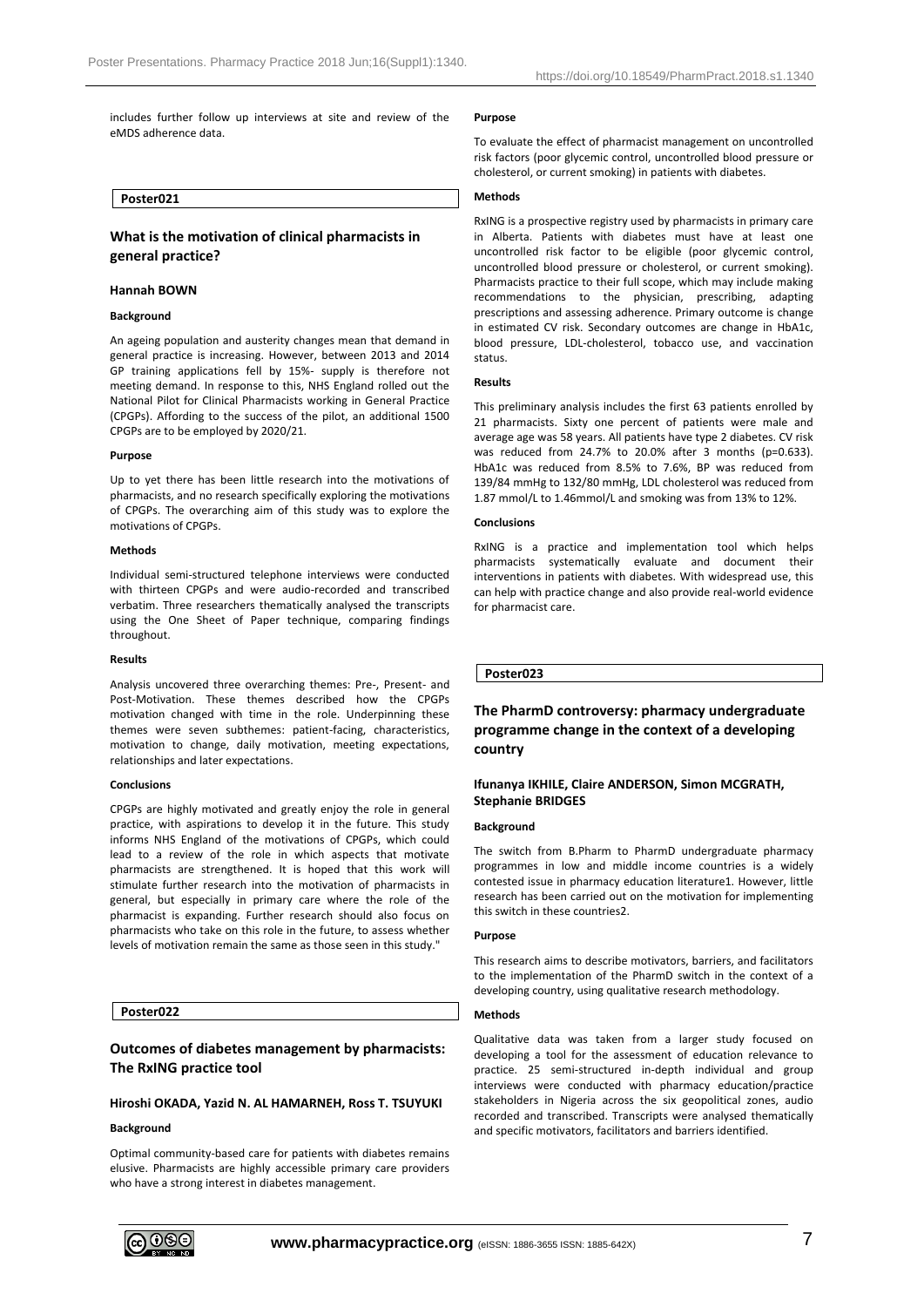# **Results**

Identified motivators include keeping up with global trends, pharmacists' increasing clinical role, and a quest to contribute meaningfully to the health team, facilitators include an already existent model school, collaboration from foreign experts, perceived need for pharmacist's clinical role, students' enthusiasm, the doctor title while barriers include lack of clinical expertise and placement sites, funding, an already overloaded curriculum, resistance from medical practitioners.

### **Conclusions**

This study found that the major motivator for the switch was to keep up with global trends around a patient-focused practice while lack of clinical expertise and placement sites were most frequently mentioned barriers similar to previous studies3, 4. Despite inherent weaknesses of this study such as non-generalizability, identified motivators, facilitators and barriers could be useful for developing countries that are planning to make the same switch, future work may include assessment of the impact of this switch on practice.

**Poster024**

**Development of a checklist for community pharmacies to facilitate the identification of DRPs and improve patient counselling at hospital discharge – a study design**

# **Tamara L. IMFELD-ISENEGGER, Helene M. STUDER, Markus L. LAMPERT, Kurt E. HERSBERGER**

### **Background**

After hospital discharge, problems with continuity of care (medication discrepancies, administrative problems and the necessity for further education) are frequent in community pharmacies. A large number of DRPs might be disclosed with a systematic pharmacist-led medication review (MR). Existing checklists and tools for identification of DRPs in community pharmacies are designed for use in a clinical MR. However, community pharmacies often have no access to clinical data and their MR is limited to a type 2a MR according to the PCNE classification.

# **Purpose**

Development of a checklist for community pharmacies having no access to clinical data to facilitate the identification of DRPs and improve the counselling of hospital discharged patients.

# **Methods**

Clinical pharmacists working in a Swiss hospital pharmacy (cantonal hospital of Zug) with an associated community pharmacy counselled patients at hospital discharge and documented all causes of their interventions in a database (June 2016 – April 2018). In a first step, an in-depth analysis of the frequency and characteristics of the documented DRPs will be conducted. Moreover the patients' demographic data and drugs linked to the DRPs will be analysed and correlated with the cause of the interventions. Afterwards an expert panel of clinical pharmacists and community pharmacists will evaluate those issues causing these DRPs that are identifiable by the community pharmacy without any access to clinical data (laboratory test results and diagnosis). In a third step, the identified issues will be used to develop a checklist for the community pharmacy to facilitate the identification of DRP and improve patient counselling at hospital discharge.

#### **Conclusions**

Further validation steps will be needed until this checklist will be part of a tool kit for community pharmacies counselling patients at hospital discharge.

**Poster026**

# **Coverage of the Global Competency Framework by the Spanish Competency Framework**

# **Inês NUNES-DA-CUNHA, Fernando FERNANDEZ-LLIMOS**

## **Background**

The Global Competency Framework (GCF) from the International Pharmaceutical Federation (FIP) was created with the aim of supporting the educational development of pharmacy practitioners. In Spain, the competencies that qualify pharmacists for the practice of the profession are established in the CIN/2137/2008 Ministerial order.

### **Purpose**

This work aims to compare the Spanish Competency Framework (SCF) with the GCF, regard to the competencies that a graduate must achieve for a patient-centred practice.

### **Methods**

Evaluation of the GCF coverage by the SCF. A pairing between the two competencies frameworks was made by consensus among the authors. The coverage of the items was differentiated into highly covered items and partially covered items.

# **Results**

In the FIP framework, 100 competencies are described using behavioural terminology, categorized into four main domains: "Pharmaceutical Public Health", "Pharmaceutical Care", "Organisation and Management" and "Professional/Personal". The SCF defined that students must acquire at least 67 specific competencies. This study shows that 28 behaviours of the GCF are being covered within the SCF. The "Pharmaceutical Public Health Competencies" domain is covered in 100%, with 75% of the items classified as highly covered and 25% as partially covered items; the "Pharmaceutical Care Competencies" domain is covered in 28%, with 57,1% of the items classified as highly covered and 42,9% as partially covered items; the "Organisation and Management Competencies" domain is covered in 25%, with 37,5% of the items classified as highly covered and 62,5% as partially covered items; and the "Professional/Personal Competencies" domain is covered in 23,1%, with 33,3% of the items classified as highly covered and 66,7% as partially covered items. In the SCF there are two specific competencies related to pharmaceutical care that, given its broad scope, we have not been able to pair with the competencies defined in the GCF.

## **Conclusion**

There is still room for improvement in SCF regarding the compliance of GCF.

# **Poster027**

**Interviews about the advanced pharmacy practice experience (APPE) at the University of Oslo**

**Ingunn BJÖRNSDÓTTIR, Naila ALI, Nada R. ISMAIL, Anne RØV-JOHNSEN**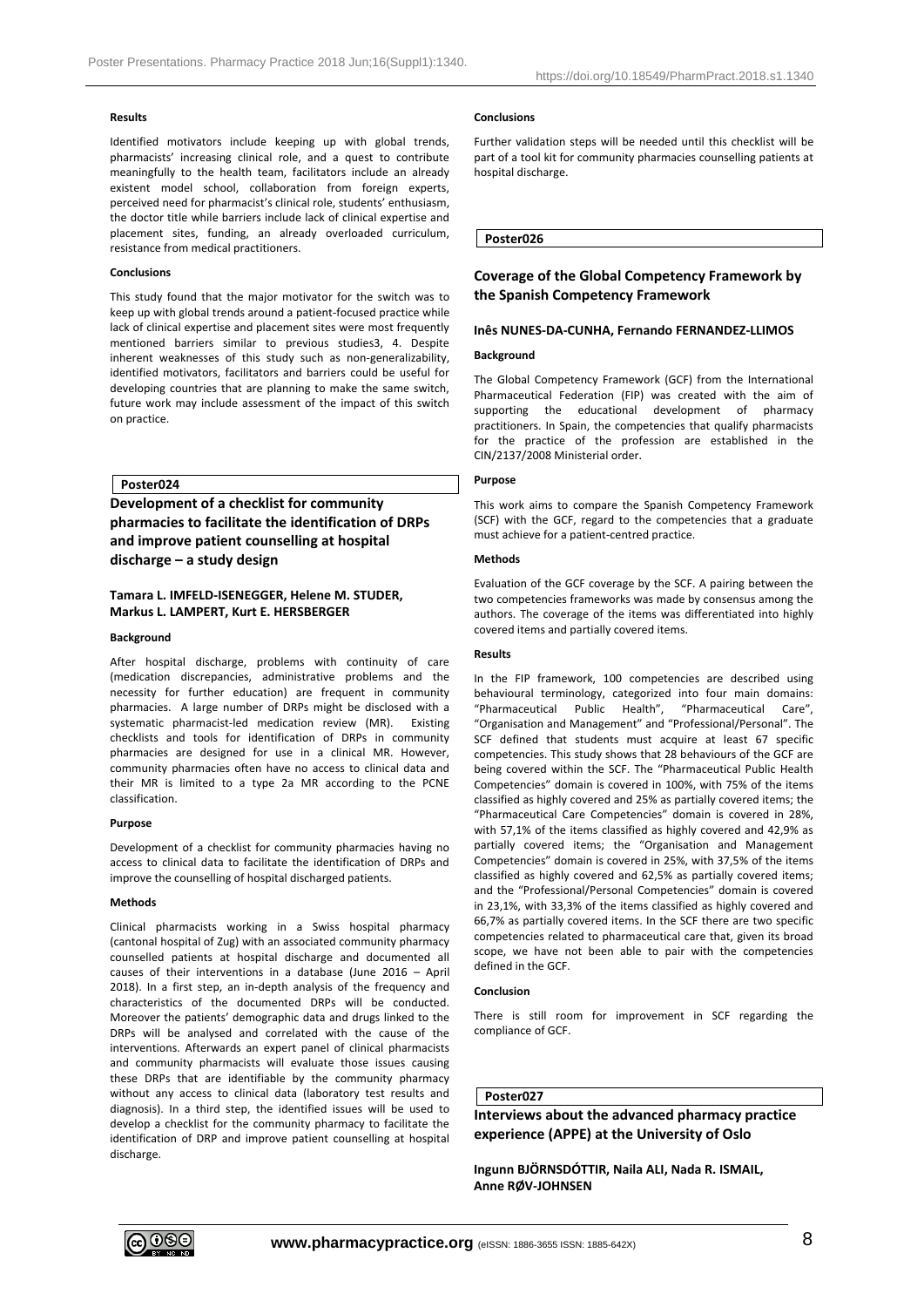# **Background**

The length of the Advanced pharmacy practice experience (APPE) in European countries is decided by the 6 months EU directive requirement, that also specifies community pharmacy training, alternatively hospital pharmacy supervised training. This gives considerable flexibility in structure and content. Looking outside of the EU, the variation becomes even larger, as some countries require less than 6 months, some more, and some do not tie the training period to a pharmacy. Since FIP is based on pharmacists having a common ground, pharmacists might benefit from discussing and evaluating different APPE structures and learn from each other. A description of the APPE at the University of Oslo (UiO) is given elsewhere, but evaluation is focused on here.

#### **Purpose**

To analyse stakeholder views regarding the APPE period: the views of the supervisors in pharmacies and the student perspective.

## **Methods**

Two series of qualitative in-depth interviews, with 9 supervisors in January 2017 and with 7 pharmacy students in November/December 2017. The interviews were transcribed verbatim and analysed with the Systematic Text Condensation approach.

### **Results**

Mandatory assignments were described as challenging and timeconsuming. The supervisors considered a solid pharmaceutical knowledge to create the basis for evaluating prescriptions and making pharmaceutical decisions and saw the pharmacist's role as being simultaneously problem solvers and using pharmaceutical judgment. The students expected to apply their theoretical knowledge in practice setting and get good training in the roles expected of a professional pharmacist, and described the supervisor and location of the internship pharmacy as major determinants of the outcome of the internship. The supervisors considered the students to use much time on technical issues, and to be uncertain at the end of the APPE while still seeing 6 months as sufficient.

#### **Conclusions**

Expectations of students, supervisors and university need alignment. Standardisation and continuing education for supervisors is needed.

# **Poster031**

**Adherence to and preferences for vitamin D in different pharmaceutical forms and administration frequencies – a study design**

# **Jean-Pierre ROTHEN, Jonas RUTISHAUSER, Philipp WALTER, Kurt E. HERSBERGER, Isabelle ARNET**

### **Background**

The importance of vitamin D supplementation, particularly during winter, is increasingly recognised in Europe. Most supplements in Switzerland are oily or alcoholic liquids intended for daily administration. Although intermittent, weekly and monthly, administration has demonstrated equal efficacy, patients' preference and adherence have rarely been studied.

### **Purpose**

To assess adherence to and preference for vitamin D in different pharmaceutical dosage forms and frequencies of administration in outpatients.

# **Methods**

Experts, health professionals and patients, discussed during a focus group, which pharmaceutical form and which administration frequency of oral vitamin D supplementation would lead to the best adherence at different ages of life. Power calculation showed that 59 patients per group will be sufficient to detect a difference of 25% in timing adherence with a 80% power.

### **Results**

Study design: Interventional, randomized, cross-over study with 8 general practitioners in Switzerland. Patients obtain vitamin D supplements either as tablets (5600 IU) and capsules (20'000 IU) or oily (5600 IU) and alcoholic drops (24'000 IU), for weekly and monthly administration over 3 months, respectively. Blood samples and questionnaires are obtained at inclusion, 3 and 6 months. Adherence is monitored electronically, for the solid forms with POEMS technology, and for the liquid forms with Time4Med smart cards. Patients ≥18 years old with vitamin D level <50 nmol/l at baseline, taking at least one oral medication are recruited. Patients with hypercalcemia or nephrolithiasis are excluded. Primary outcome is adherence (taking and timing). Secondary outcomes are preferences and improvement of vitamin D levels.

#### **Conclusions**

This study will provide information on patients' preference and its influence on adherence to vitamin D supplementation, comparing liquid and solid forms under two types of intermittent administration."

### **Poster034**

# **What are the experiences of clinical pharmacists in general practice starting and integrating into their role?**

# **Kathryn ELLIS**

# **Background**

As outlined in NHS England's 2017 General Practice Forward View, there are plans to provide a pharmacist in general practice per 30,000 of the population by 2020/2021 following the pilot scheme launched in 2015. There is limited research into this role in the UK, but integration of clinical pharmacists has been studied more extensively in other countries.

#### **Purpose**

The aim of this research was to look at the experience of clinical pharmacists starting their role and integrating into general practice, based on self-perceptions of the quality and range of their induction and their relationships within the team. The objectives were to understand the themes of induction, relationships, role identification/development, mentoring, and training and development and how these impact clinical pharmacists starting their role and their integration.

### **Methods**

A qualitative methodology involving a total of thirteen semistructured telephone interviews were conducted with clinical pharmacists from the pilot scheme that met the sampling criteria using an iteratively developed interview guide. Analysis was undertaken using the one sheet of paper (OSOP) method by three researchers.

### **Results**

Analysis revealed five key themes resulting from the interviews; induction, relationships, role identification/development,

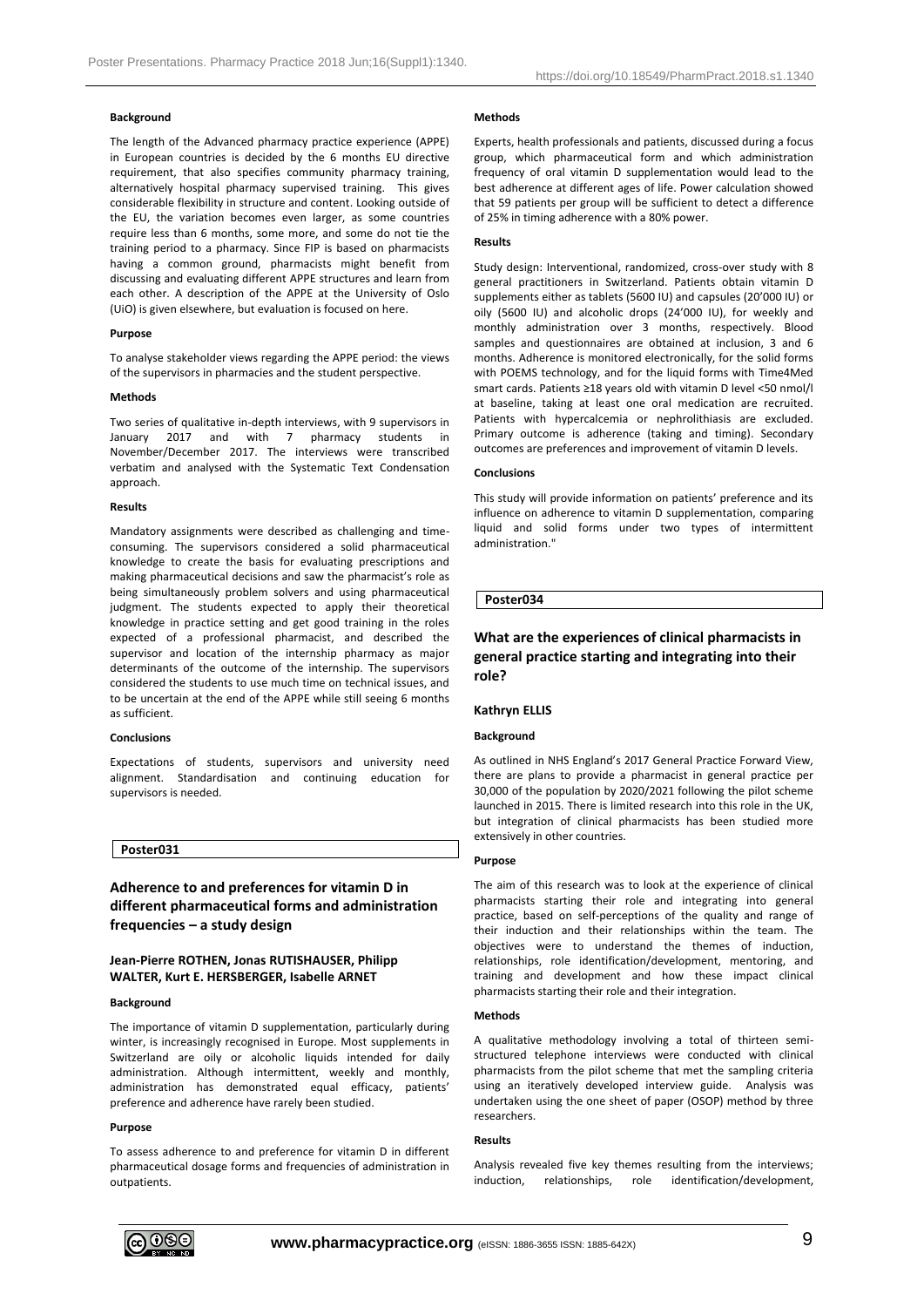mentoring, and training/development. Two subthemes were also identified; induction needs under induction and GP trust under relationships.

### **Conclusions**

This research documents the varied experiences of pharmacists beginning their role and their integration into general practice. The key findings have implications in practice for successful integration. Induction needs were identified, mentoring had a lack of structure, and the importance of relationships was highlighted - particularly building GP trust. The role of the clinical pharmacist was found to be varied, with a limited common definition enabling flexibility for the individuals and the practices.

# **Poster036**

# **Assessing knowledge of community pharmacists on cancer: a pilot study in Ghana**

### **Kofi B. MENSAH, Frasia OOSTHUIZEN, Varsha BANGALEE**

### **Background**

GLOBOCAN estimates that 16,600 cases of cancer occur annually in Ghana. Community pharmacists are the first point of contact to the public due to their accessibility, wide spread and credibility. They provide first aid, treatment of common illness, health information, etc. Their roles expand beyond patients to their circle of family and friends. The facts that they provide should be correct and help in building awareness.

### **Purpose**

The goal of this pilot study was; (1) to collect a preliminary data on community pharmacists' knowledge, risk factors, signs and symptoms of cancer, (2) ascertain the adequacy of the research survey in determining their level of knowledge, (3) To assess the visibility of a full scale study.

### **Methods**

A cross-sectional study was conducted using a self-administered questionnaire to assess the knowledge, signs and symptoms, risk factors on cancer among 150 community pharmacists.

### **Results**

Score for knowledge on cancer among community pharmacists indicated that 84% had poor knowledge. Their responses towards a list of warning signs and symptom of cancer indicated poor level of knowledge (70%). Community pharmacists recorded poor level of knowledge (62%) on causes and risk factors for cancer. Gender, age and years of practice had a relationship on the scores obtained.

### **Conclusions**

This pilot study provided a valuable data which indicated that community pharmacists in Ghana have poor level of knowledge on cancer. The findings obtained from the study agree with findings of other studies conducted in this area which suggest that survey instrument was adequate to assess the knowledge level of community pharmacist in Ghana. Again response indicated a visibility of conducting a full scale research in this workforce to get a better assessment of the level of knowledge of community pharmacists on cancer in Ghana.

# **Poster038**

# **Pharmaceutical care services for promoting the rational use of clopidogrel in coronary syndromes**

# **Luana J. CAMPOS, Fernanda S. TONIN, Flávia R. ARROTEIA, Orli D. BOEIRA, Ildemar M. CANTO, Carlos J. SIGNORINI, Ana F. OLIOTA, Andréia C. SANCHES**

### **Background**

Acute Coronary Syndrome (ACS) is the major cause of mortality worldwide. Dual antiplatelet therapy (DAPT) with Clopidogrel/Acetylsalicylic Acid (12 months regimen) is the main prevention therapy for atherothrombotic events in patients with ACS. However, in clinical practice drug treatment is usually maintained for a considerably longer than recommended. This lead to an increase risk of adverse effects and excessive costs.

### **Purpose**

The aim of our study was to promote the rational use of Clopidogrel in ACS patients through pharmaceutical care services in the city of Cascavel-Parana/Brazil. Patients with ACS were followed between November/2017 and April/2018.

### **Methods**

The population of the study was composed by n=100 patients using Clopidogrel for ACS. Of these, 12% used Clopidogrel alone and 37% were on DAPT within the established time. However, around half of the patients (51%) used DAPT in disagreement with the clinical guidelines and reported the appearance of bruising or some type of bleeding. For these patients, pharmacotherapeutic orientations were performed, and a letter was sent to prescribers requesting a reassessment of the therapy by the cardiologist.

### **Results**

Of these, 59% (30/51 patients) had their drug therapy re-adapted, as recommended by clinical protocols, with the suspension of Clopidogrel. In 41% of the cases (21/51 patients) a medical justification was presented for the continuation of the treatment.

# **Conclusions**

The written pharmaceutical intervention (letter to prescribers) is an instrument that can significantly contribute to the promotion of the rational use of medicines, generate savings for the health system and improve the quality of life in patients.

# **Poster039**

# **Pharmacy-practice research: opinions and perspectives from researchers to a pharmacy R&D unit**

# **Luís LOURENÇO, Marta LOPES, Lígia REIS**

### **Background**

Following the experience running research studies, a community pharmacy located in Lisbon district created a Research & Development (R&D) Unit.

#### **Purpose**

To collect the opinions and perspectives of health and non-health researchers concerning "community pharmacy" participation in research studies.

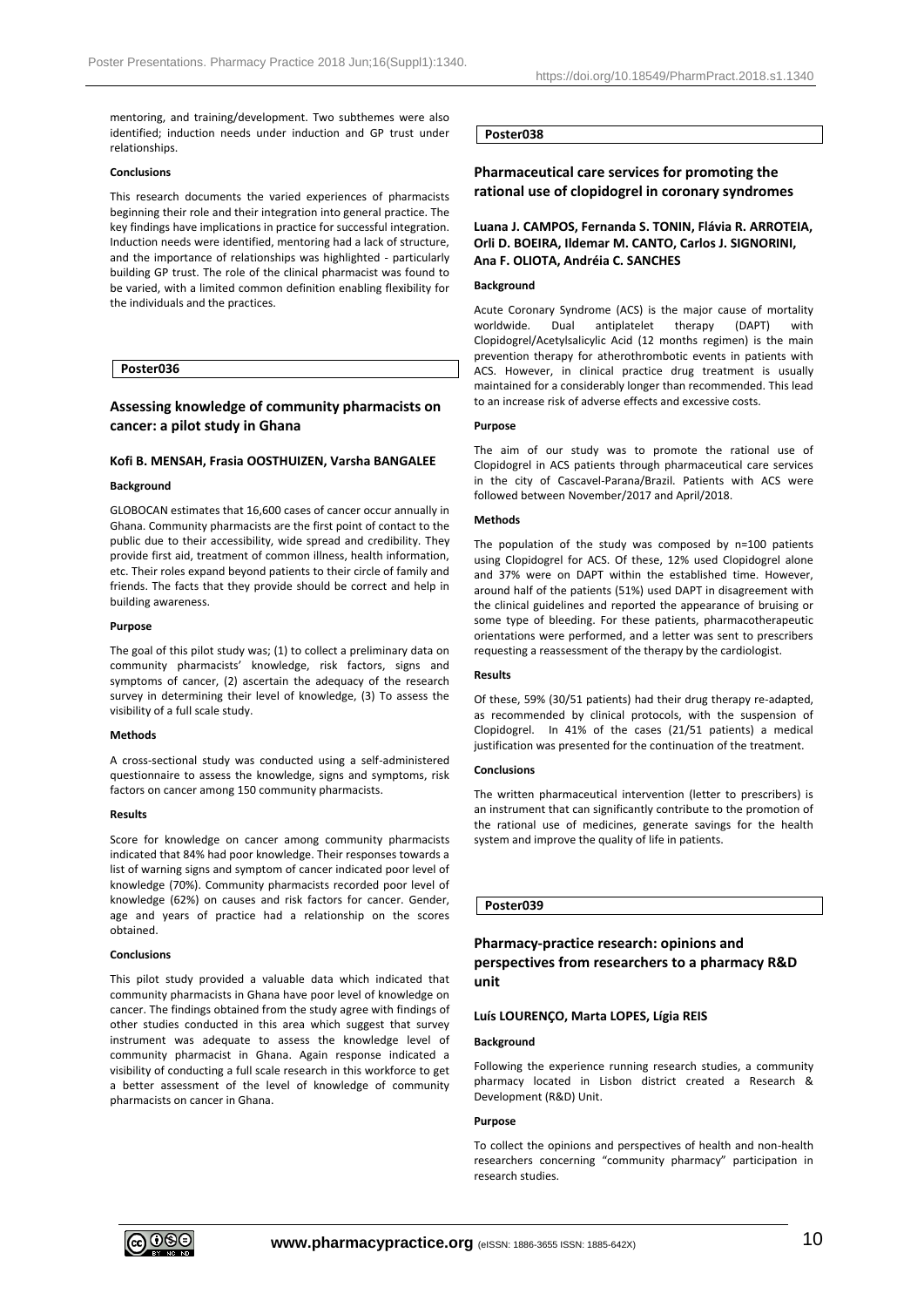# **Methods**

Exploratory study based on a survey to researchers from different scientific fields. The study initiated in April 2018 and it is still running. A convenience sample was used.

# **Results**

Opinions and perspectives of 45 researchers, 23 (51.1%) Portuguese and 22 (48.9%) from other countries were collected, mainly from health sector (64.4%) and pharmacists (89.6%). Most researchers show agreement to the statements related to the proposed "attitudes towards research" and "barriers to research participation". The degree of agreement was not so marked on the "recognition of the purpose of research" (31.1% some disagreement), the fact that the "pharmacist does not have time to research" (40% some disagreement) and the "lack of skills to investigate" (26.7% some disagreement). 86,7% mention that research studies in community pharmacy should be based in collaboration protocols, 75,6% that pharmacies should be organized in a network in order to run studies and 73,5% that there must be a body that certifies pharmacies in the context of research. The model in which "research projects are designed by institutional partners and the pharmacy carries out the project" (model 2) and the one in which " the initiative of the research project is from the pharmacy but supported by the university" (model 3) were preferred. 82.2% showed interest in collaborating with the R&D Unit.

### **Conclusions**

It is recognized the need to develop research studies in the community pharmacy practice, both in professional and business related areas. Researchers are open to collaborate in the proposed initiative.

## **Poster040**

# **The Most frequently used facilitation strategies during the implementation of innovations in healthcare practice: a systematic review**

# **Lydia MOUSSA, Shalom I. BENRIMOJ, Victoria GARCIA-CARDENAS**

### **Background**

To improve patient outcomes, healthcare practices undergo constant implementation of innovations. Implementation is a complex process that takes into consideration organisational, behavioural and climate aspects. An implementation intervention that considers these aspects is facilitation. Facilitators help implement innovations by; highlighting the need for change, identifying areas of development, educating members, promoting quality improvement while providing support. Whilst the role of facilitators is highlighted in the literature, research shows only 5- 30% of trials of behavioural change are described in sufficient detail, making it difficult to provide consistent delivery, determine fidelity and undergo adequate evaluation.

#### **Purpose**

The main aim of this paper was to summarise the evidence on the effectiveness of strategies used by facilitators during the implementation of innovations in health care.

#### **Methods**

A systematic review was undertaken. Randomised controlled trials including an onsite facilitator facilitating the implementation of an innovation in a healthcare setting were identified through PubMed, SCOPUS and Web of Science. Qualitative data was then extracted and categorised according to the following categories: 1) Planning for change 2) Leading/ managing change 3) Monitoring progress 4) Evaluating change.

#### **Results**

The database search yielded 2,350 articles, which were screened and 35 studies were included. From these, 66 facilitation strategies were identified. Twelve of the strategies were used in more than 25% of the studies - these included; Baseline audit and feedback, goal setting, identification of an internal champion, tailoring the facilitation approach and providing training. The different combinations of the most common strategies were further compared regarding their effectiveness.

# **Conclusions**

These findings provide facilitators with evidence-based strategies outlined in a structured facilitation process, while providing researchers, organisations and implementation teams a starting point for training, planning and evaluating facilitation interventions in healthcare practice.

**Poster041**

# **Drug administration adjustments for elderly patients with dysphagia**

# **Marcela FORGERINI, Patrícia C. MASTROIANNI**

#### **Background**

Dysphagia is a common clinical manifestation among the elderly and it is an important symptom in dementia. It has been estimated that up to 45% of patients with dementia have some degree of swallowing difficulties. Furthermore, dysphagia can negatively affect patient's medication use, thereby influencing decisions about patient prescription, which consequently influences pharmacotherapy effectiveness and safety.

# **Purpose**

Therefore, it was proposed to identify and evaluate the pharmacotherapeutic effectiveness and safety of patients with diagnosis of Alzheimer's disease and dysphagia .

# **Methods**

An experimental, non-randomized study was conducted at the Elderly Reference Center of Araraquara with patients with a probable diagnosis of Alzheimer's disease. It was leading to Medication Therapy Management (MTM) according to the Pharmacotherapy Workup, method that collaborated to evaluate Medication Use Problems.

# **Results**

Female elderly patient, 76 years, diagnosed with depression, hypothyroidism, Alzheimer's disease, mild cognitive deficit and moderate dysphagia (Score 4, Scale ASHA-NOMS) was identified with sertraline, and levothyroxine related problems. In addition, the patient was presenting apathy, fatigue, agitation, aggressiveness and hallucination. The MTM was used to adjust therapy to the patient's needs by macerating sertraline tablets and solubilizing them in 10-30 mL of orange juice. Patient was advised to take levothyroxine following fasting. Six months later, pharmaceutical follow-up identified an increase in the Mini-Mental Scale score from 22 to 26 and Clinical Dementia Rating (CDR) from 1.0 to 0.5 in conjunction with mood and physical improvements as well as a significant decrease in aggressiveness and agitation.

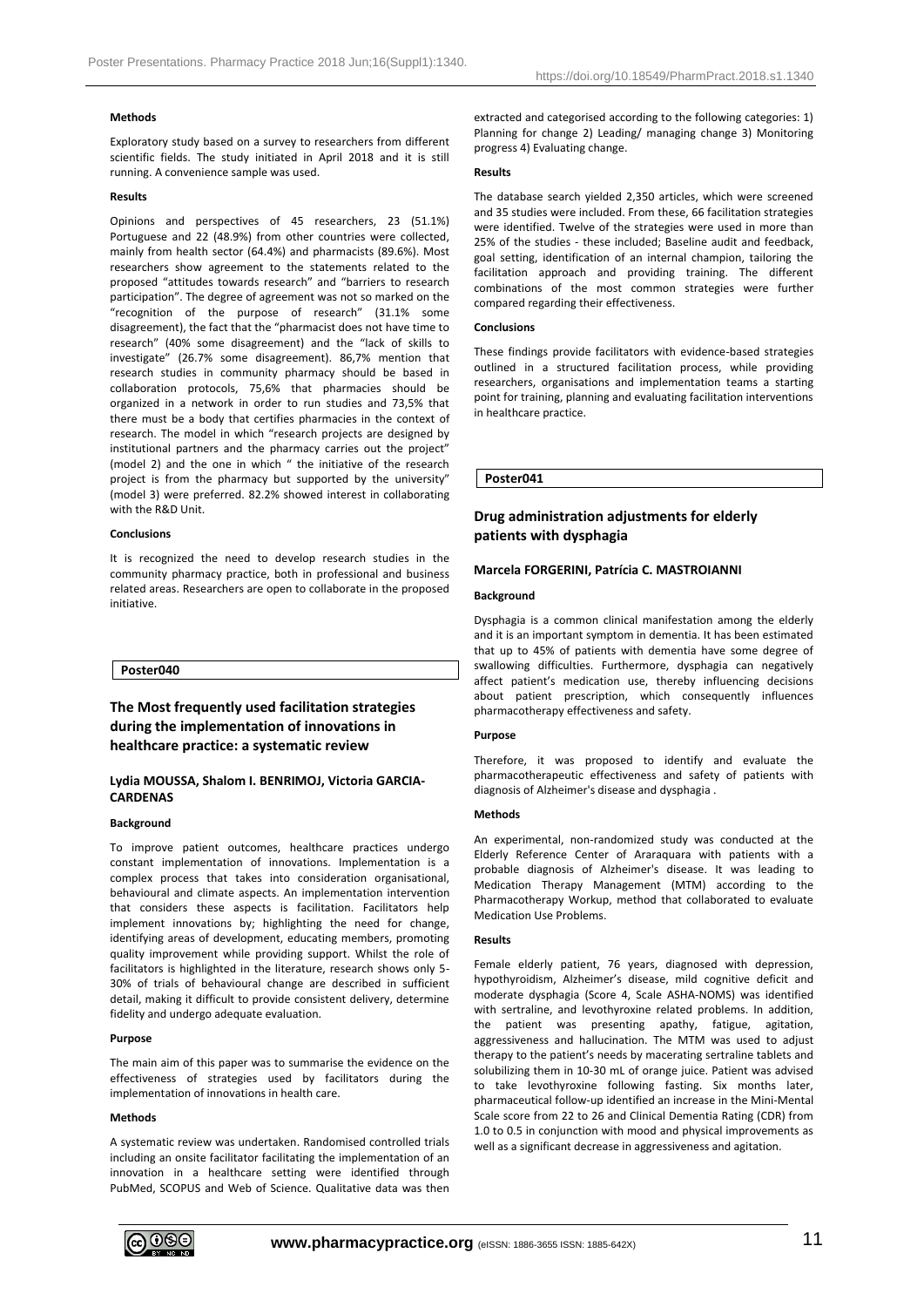# **Conclusions**

Cognitive deficit may be a result of drug therapy poor drug administration procedures, leading to drug ineffectiveness. Optimizing levothyroxine and sertraline administration, with knowledge of their physicochemical properties, improves their clinical effectiveness, including the cognition of the patient with Alzheimer's disease and dysphagia.

# **Poster042**

# **Safety assessment of omeprazole use: a systematic review**

# **Marcela FORGERINI, Stephania MIELI, Patrícia C. MASTROIANNI**

### **Background**

Proton pump inhibitors (PPIs), such as omeprazole, are one of the most widely prescribed classes at worldwide. However, there are studies reporting the risks of hospital admission for adverse drug reactions and drug interactions related to the use of omeprazole. In addition, the safety of a drug can be modified over time due to increased use and patient characteristics, and risk assessment is required.

# **Purpose**

Therefore, the guiding question sought what are adverse events and how effective omeprazole treatment is,

#### **Methods**

Propose to evaluate the safety of the use of omeprazole and a Systematic review of studies was conducted. PubMed, SCOPUS, LILACS, SciELO, EMBASE and EBSCO databases were searched through September/2016. Clinical, cohort, and case-control trials, cross-sectional and quasi-experimental studies, which reported outcomes ineffectiveness and/or safety about omeprazole use, were screened. The risk of bias of the different outcomes were assessed. 62 articles were included.

## **Results**

50 studies reported adverse drug events [39 adverse drug reaction, five drug interactions, six ineffectiveness]. 14 adverse drug reaction are not described in the literature: spontaneous abortion(1); proliferative changes(1); chills(1); myocardial infarction(6); heart failure leading(1); stroke(2), thrombosis(2); eczematous eruption(1); among others. Severe adverse reaction occurred in patients who underwent heart-related surgeries or drug interventions, or in the concomitant use of such medications, with inhibition of the antiplatelet effects of drugs such as clopidogrel, increasing the risk of developing cardiac problems and decreased absorption of mycophenolate mofetil, leading to rejection of transplanted organs. All indications for the use of omeprazole were approved, therefore, there was no evidence of safety of omeprazole use in polymedicated patients.

#### **Conclusions**

The use of omeprazole should be monitored primarily in patients with heart disorders using antiplatelet agents concomitantly and in newly transplanted patients using mycophenolic acid, in order to avoid serious adverse reactions.

# **Poster044**

# **Pharma-care management in medicine efficacy and risk. Spanish community pharmacy**

## **Amparo PEREZ BENAJAS, Virginia MERINO SANJUAN**

# **Background**

Farmacia del Mercat is in an historical and touristic area located 200 meters from the Central Market in the city of Valencia, Spain. It is an antique pharmacy with only 30 square meters of public attention zone. In 2017, we did a request about the origin of the pharmacy clients: 40 % were neighborhood clients, 30 % worked in companies near the pharmacy, 10% were tourist and 20 % people who went to buy at Central Market.

In our pharmacy, focusing on the third dimension FIP-OMS guidelines , we define pharma-care process as the patient experience of assuring the effectiveness, preventing harm from medicines and making responsible use of limited health care resources. This process involves 6 services:

1. Patient file in which all the medicines, bio measures and health issues are compiled.

2. Telephone message in prescription activations

3.Ready patient trade mark preference

4. 4 delivery services a day and information about medicines market provision

5. Special awareness in first prescription, complex medicines and pediatric doses

6. Security alerts on AGEMED notes and patient medicines interactions

We apply PDSA method to improve over the counter pharma-care process in order to accomplish patient needs and expectations in therapy management.

# **Purpose**

By June 2018, 60% of the pharmacy clients have a patient file that provides effective medication therapy management by the pharmacist.

Actions taken

2017, First term

Define the system according with Eduard Deming Knowledge theory. (figure 1)

Define pharma-care aim statement and quality outcomes

Define over the counter work-flow including pharma-care services (figure 2)

Define pharma-care services with 13 words in order to facilitate the communication between technicians, pharmacist and patients.

# 2017 Second term

Improve managing patient medication therapy according with the origin of clients.

2018 First term

Ja. Define pharma-care services according FIP-OMS framework (figure 3)

Fe. Re-define drivers diagram, outcomes and improvements needed (figure 4,5)

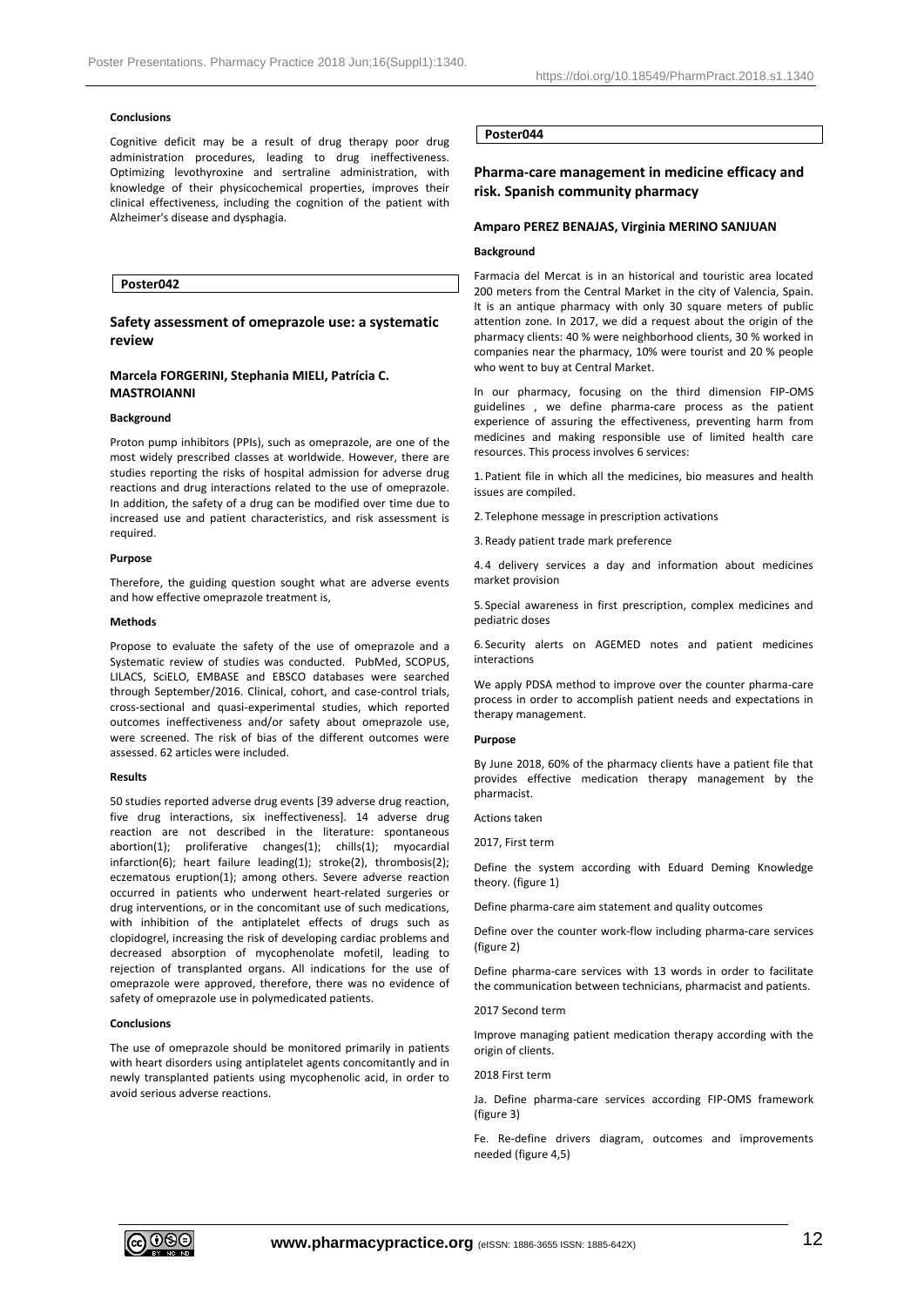March-May . Stablish weekly clinical pharma-care sessions with all the workforce to improve the information given to patients, both medicines and health status over the counter pharma-care services ( figure 6)

### **Results**

By September 2017, 25% clients have patient file. This number increases to 50% in March 2018"

## **Poster045**

# **The impact of pharmacist recommendations on the health care team**

# **Livia R. ROCHA, Eliza M. MOURA, Maria G. LEOPARDI-GONÇALVES**

## **Background**

The prior knowledge of this acceptance has been very lacunar at national and regional levels. In the ambience like a teaching hospital was an endpoint (outcome) of 4 years implantation of clinical pharmacy services by pharmacy residents.

#### **Purpose**

This work constitutes an effort aiming to an account of a real and effective knowledge of the impact of the clinical pharmacist recommendations on the attitudes and procedures of the health care team.

#### **Methods**

It was a retrospective and descriptive study. We study the clinical interventions performed by pharmacy residents in their professional routine during the period from Nov 2010 and Mar 2015 and registered on patient's pharmaceutical record. The studied variables were the following: (1) the intervention acceptance; (2) the intervention type; (3) the drug related problem (DRP) which pharmacist's intervention attempted to prevent or resolve; (4) to whom it was directed, whether physician, nurse, or another member of the health care team; and (5) the form of intervention, whether verbal and/or written.

The criteria adopted by us in order to consider a given procedure as accepted one was the modification and implantation of the pharmacist recommendation by the recipient professional in a period equal to or minor than 24 hours.

### **Results**

The more relevant results were: (a) the interventions performed were 316, which 277 (88%) were accepted.

(b) It was found 248 patient's pharmaceutical records; among these 137 (55%) presented at least one pharmaceutical intervention.

(c) the most frequent performed intervention type was related to the therapy optimization (33%) followed by optimization of administration conditions (22%);

(d) 90% among the interventions were in verbal form.

#### **Conclusions**

These results show that the clinical pharmacist recommendations were successful and therefore have a strong impact on attitudes and procedures of the health care team.

# **Poster047**

**Technology-enabled pharmacy: analysing the relationship between pharmacy practice and health technologies in community pharmacy**

# **Mohammad ALKANDERI, Darrin BAINES, Stephen TEE, Carol BOND**

# **Background**

This work is important because changes in technology are creating new opportunities for pharmacy practice. It fills the gap because we currently have limited understanding of the relationship between pharmacy practice activities and technology. The context of the research is that new health technologies are creating new opportunities to improve pharmacy practice.

## **Purpose**

The purpose of this research is to use the WHO classification of Digital Health Interventions (v1.0) and to show the link between type of initiative services and technologies.

The hypothesis of this research is that different types of technologies could support different types of pharmacy practice activities.

#### **Methods**

We have created a conceptual framework using documentary analysis that links the WHO classification system with pharmacy practice activities and key health technologies.

### **Results**

The proposed outcome is a usable framework that supports and promotes the linkages between pharmacy practice activities and new technologies.

# **Poster048**

# **Developing a leadership attributes development tool for pharmacists**

### **Nadia BUKHARI, Ian BATES**

#### **Background**

It is widely accepted how crucial it is to understand the development of leadership attributes of practitioners, alongside the essential infrastructure and support mechanisms for the development of leadership across all stages of the pharmacy workforce. The development of appropriate education and training strategies and plans targeted to developing these leadership attributes will then result in a workforce better able to deliver the evolving health service needs.

This aligns with the WHO statement "No health without a health workforce"",2013 (1) which acknowledges that the delivery of better health requires a workforce that constantly develops and grows.

#### FiP Workforce Development Goals:

FiP have built a sustainable near and longer term plan of action on the range and scope of pharmaceutical workforce development goals, which is a global vision for Pharmacy Education and the workforce.(3)

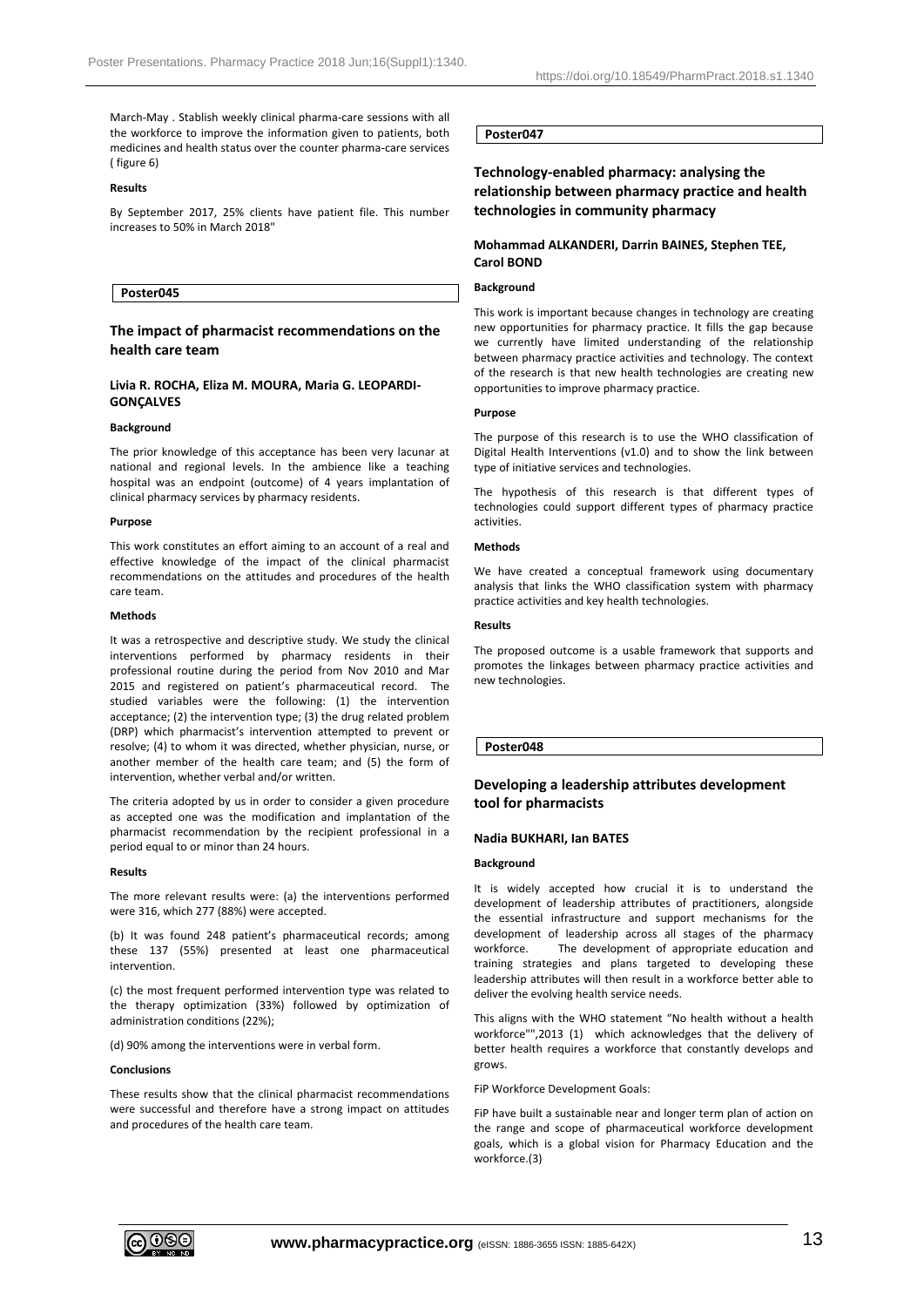Leadership training and development can maximize productivity and shape a positive culture. WDG-6 focuses on strategies and programmes that need to be in place to support the development of professional leadership skills for all stages of career development, including pharmaceutical sciences and initial education and training.

To achieve this, we must understand leadership in more detail and therefore more research around leadership in pharmacy is needed.

### **Purpose**

The aim of the study is to develop a leadership attributes development tool for pharmacists (LADT)

The objectives for the study are as follows:

1. To investigate how pharmacists, perceive their own leadership attributes

2. To conduct a review of the delivery of current leadership attribute development for pharmacists

3. To evaluate how leadership outcomes are recognised amongst the professional body

4. To evaluate the leadership attribute development tool for pharmacists

### **Methods**

The design of the study is outlined in fig.1. Both quantitative (questionnaires) and qualitative (semi-structured interviews) methods will be used to investigate leadership concepts and perceptions within the pharmacy profession. The results from both the methods used will inform the development of the LADT.

#### **Conclusion**

Leadership and the development and impact of leadership is under researched in the UK; in particular pharmacy leadership. This trend has also been explored globally via the literature review.

Leadership has become a focus for healthcare provision in the UK post Francis. The Royal Pharmaceutical Society launched the pharmacy adaptation of the NHS Leadership Development Framework in 2015, reinforcing the fact that this is an optimum time to conduct this evaluation of leadership development within pharmacy.

#### **Poster050**

**INDICA+PRO: Study of a minor ailment service in community pharmacy in a Spanish province. Preliminary data, referral rates**

**Noelia AMADOR-FERNÁNDEZ, Victoria GARCÍA-CÁRDENAS, O GARCÍA-AGUDO, Vicente J. BAIXAULI-FERNÁNDEZ, Vicente COLOMER-MOLINA, Maria T. CLIMENT-CATALÁ, Miguel A. GASTELURRUTIA, Shalom I. BENRIMOJ, Fernando MARTÍNEZ-MARTÍNEZ**

#### **Background**

Consultation of minor ailments and direct product request are frequent in Community Pharmacy in Spain although every pharmacy offers the service following their own criteria. Following Standard Operational Procedures (SOP) and referral criteria agreed between community pharmacists (CP) and general practitioners (GP) is needed to deliver a safer service in Community Pharmacy.

### **Purpose**

The aim was to evaluate referral to other health professionals of a Minor Ailment Service (MAS, service offered in Community Pharmacy following the SOP) compared to usual care in the province of Valencia (Spain).

### **Methods**

Randomized controlled study with 2different groups is been carried out for 6months, winter and spring.

The intervention has different components:

- SOP: Focus group consisting of 4GP and 4CP.

- Formulary and list of ailments (headache, sore throat, dysmenorrhea, cold, nasal congestion, cough, heartburn, diarrhea, vomit, gas, cold-sore and athlete foot).

- Standard procedure for the consultation.
- Educational training for pharmacists.

Preliminary data of the first 4months of the study (winter, 15/Nov/17-15/Mar/18) are presented.

### **Results**

A total of 535patients were recruited in the participant pharmacies during the study period. Consultation of minor ailment had higher rate (70,7%) than direct product request(29,3%). The 2minor ailments causing higher number of consultations were cold (39,6%) and cough(23,6%), similarly in both groups. 2,8% (n=8) of the patients in the control group were referred to the GP, 2,1% following referral criteria included in the agreed SOP, only 2patients followed CP's intervention. 6,8% (n=17) of the patients in the intervention group were referred to the GP out of 9,1% of the patients in the same group having referral criteria due to refusal from the patient or pharmacist's decision, 8patients followed pharmacist's intervention.

### **Conclusions**

The MAS has the potential to increase the security in the management of minor ailments and the acceptance of the pharmacists' intervention in Community Pharmacy. These preliminary results should be confirmed once the study is finished.

# **Poster051**

# **Attitudes of Croatian community pharmacists toward adverse drug reaction reporting**

### **Živka Juričić, Renata J. Grubešić, Jadranka V. Rodríguez**

# **Background**

Adverse drug reactions (ADRs) are a major public health problem and must be reported in writing to the official authority. Very little is known about community pharmacist's knowledge, practice and attitudes toward ADRs reporting process in Croatia.

# **Purpose**

This study aimed to provide a description of the attitude and behaviour of Croatian community pharmacists toward the reporting of ADRs.

# **Methods**

A cross-sectional survey of 100 community pharmacists was conducted in Zagreb, Croatia, during two months. The structured, validated questionnaire comprised 15 questions to identify understanding, views, and attitudes of participant pharmacists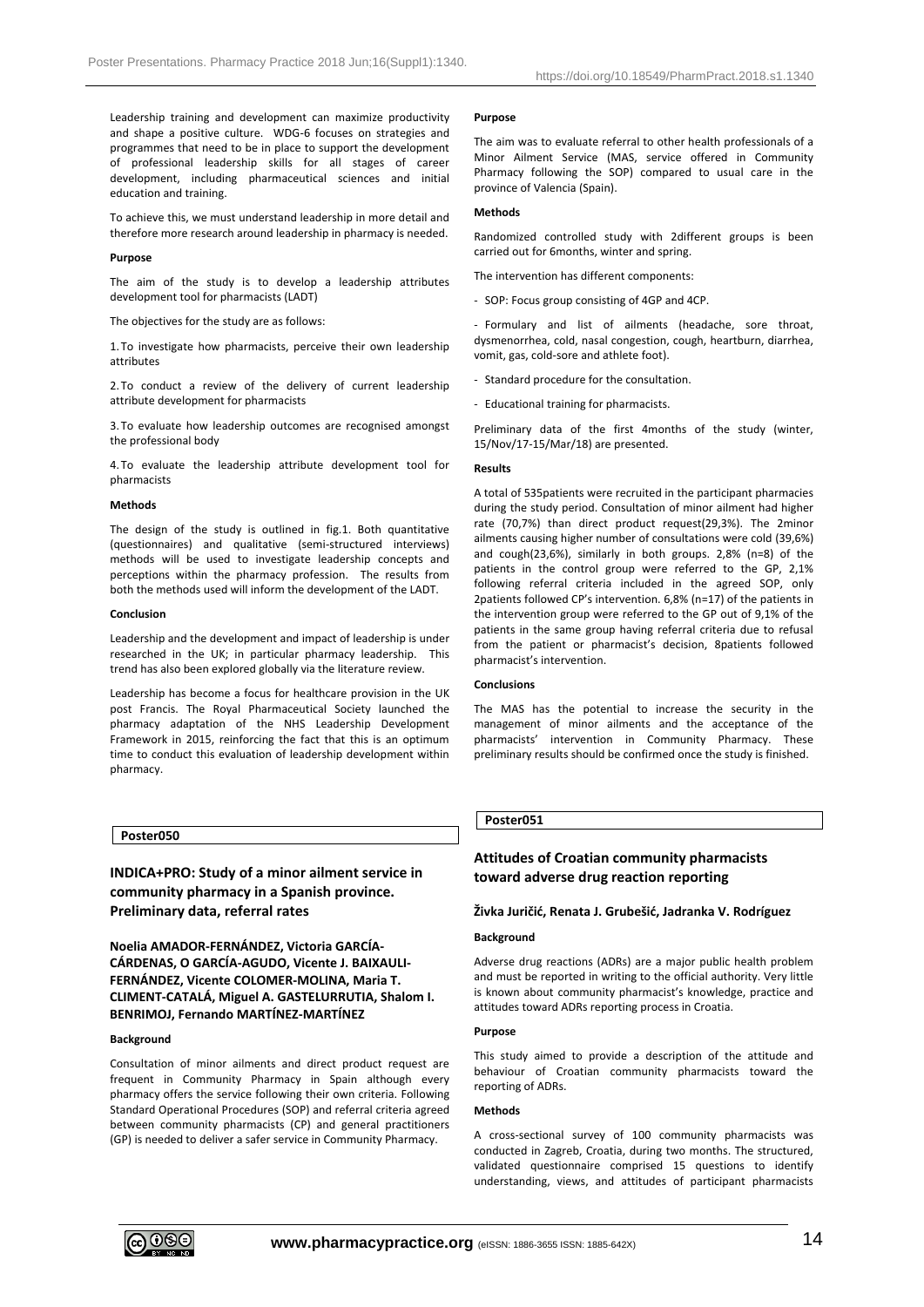toward ADRs, including legal aspects and regulatory framework, as well as opinions on their professional obligations and motivation for further informing on ADRs.

### **Results**

Community pharmacists understand the reporting of ADRs as an integral part of their professional duties and they did not report any major obstacles to ADRs reporting. Most pharmacists (74%) state that the lacking of feedback of the ADRs reports processing is a barrier to pharmacist's further ADRs reporting. About half of the pharmacists (54%) think that the reporting procedure is timeconsuming and a reporting form is complex, while 37% of pharmacists are not satisfied with the existing rewarding system for their ADRs reporting. The pharmacists consider that collaboration with physicians before submitting a report is an important aspect in the reporting process. The results demonstrate that community pharmacists in Croatia have an important role in ADRs reporting system. Also, they are knowledgeable and highly motivated to do this task.

### **Conclusions**

Although 3486 ADRs were reported to the Croatian national regulatory agency in 2016, of which 36.1% were reported by community pharmacists, our results highlight a need to improve technical and rewarding aspects of the ADRs reporting system in Croatia.

# **Poster052**

# **Mobile health intervention to support selfmanagement: pharmacists' and patients' perceptions**

# **Richelle KOSSE, Marcel L. BOUVY, Tjalling DE VRIES, Ellen S. KOSTER**

## **Background**

The Adolescent Adherence Patient Tool (ADAPT), an interactive mobile health (mHealth) intervention for asthma patients, has been shown to increase inhaled corticosteroid adherence in adolescents with suboptimal baseline adherence. However, the implementation and integration of mHealth interventions in clinical practice is a complex problem, and evaluations are therefore of utmost importance for further implementation.

### **Purpose**

To explore experiences, barriers, and facilitators of both pharmacists and patients towards the use of the ADAPT intervention.

# **Methods**

Pharmacists and patients had six months access to the ADAPT intervention. We conducted semi-structured interviews with 23 pharmacists, and 82 patients completed an online evaluation questionnaire about the ADAPT intervention. Descriptive statistics were calculated.

## **Results**

The majority of patients (66%; n=54) did not use the ADAPT intervention for the complete six months, with forgetfulness as the main reason. Most patients (78%; n=64) would recommend the ADAPT intervention to others, and thought the pharmacy was the right place for mHealth aiming at improving appropriate use of medicines (63%; n=52). The possibility to monitor asthma symptoms was the most frequently used functionality of the intervention, and highly appreciated by both patients and pharmacists. Almost all pharmacists (96%; n=22) were satisfied with ADAPT, and the use of the intervention was not time consuming for most (91%; n=21). Pharmacists thought that the ADAPT intervention promoted contact with patients (74%; n=17) and that it facilitated their role as a healthcare provider (83%; n=19). Technical problems were experienced by 30% of the pharmacists (n=7) and by 28% of the patients (n=23).

### **Conclusions**

Pharmacists and patients perceive many beneficial effects, and were generally positive about the interactive mHealth intervention. Attention should be paid to prevent technical issues. These findings should be taken into account, and mHealth opportunities may be emphasized among pharmacists.

**Poster053**

# **Management of drug-drug interaction alerts in German community pharmacies**

# **Ronja WOLTERSDORF, Christina A. BRAUN, Sven SIMONS, Ulrich JAEHDE**

# **Background**

Potential drug-drug interactions (DDI) are described as the drugrelated problem most frequently detected in German community pharmacies. However, little is known about the actions taken by pharmacists following DDI alerts.

### **Purpose**

Our aim is to evaluate the DDI management in community pharmacies in order to generate strategies to improve its quality and to facilitate assessing the relevance of individual DDI alerts.

# **Methods**

In cooperation with the "LINDA-Apotheken" network of 1.100 German community pharmacies we developed a recording system to automatically generate datasets of all detected DDI alerts by the pharmacy software. Beside statistical analysis of the frequency of specific alerts these datasets formed the basis for the development of a standardized electronic documentation form that allows for collection and evaluation of actions performed in community pharmacies in daily routine.

# **Results**

Preliminary results highlighted the high and variable frequency of more than 194.500 DDI alerts (1.532 (218 – 4.656) per pharmacy) detected in a pilot study in 127 participating pharmacies within one month. 10 specific combinations reflected 57% of DDI alerts classified as potentially severe (2.9% of all DDI alerts) with potential outcomes including prolongation of the QT interval, hyperkalaemia, hypertensive crisis, agranulocytosis, serotonin syndrome and bleeding. In future, additional information on required actions following DDI alerts will be obtained by rollout of the documentation form and implementation in routine processes. Moreover, changes in DDI management after providing additional teaching material and increasing the awareness of frequent DDI alerts by informing the individual pharmacies on their own performance statistics will be evaluated.

# **Conclusions**

In conclusion, the generated dataset on DDI management will provide a broad basis for documentation of the performance of German community pharmacies in managing DDI alerts in general as well as for assuring and improving its quality at the individual pharmacy level.

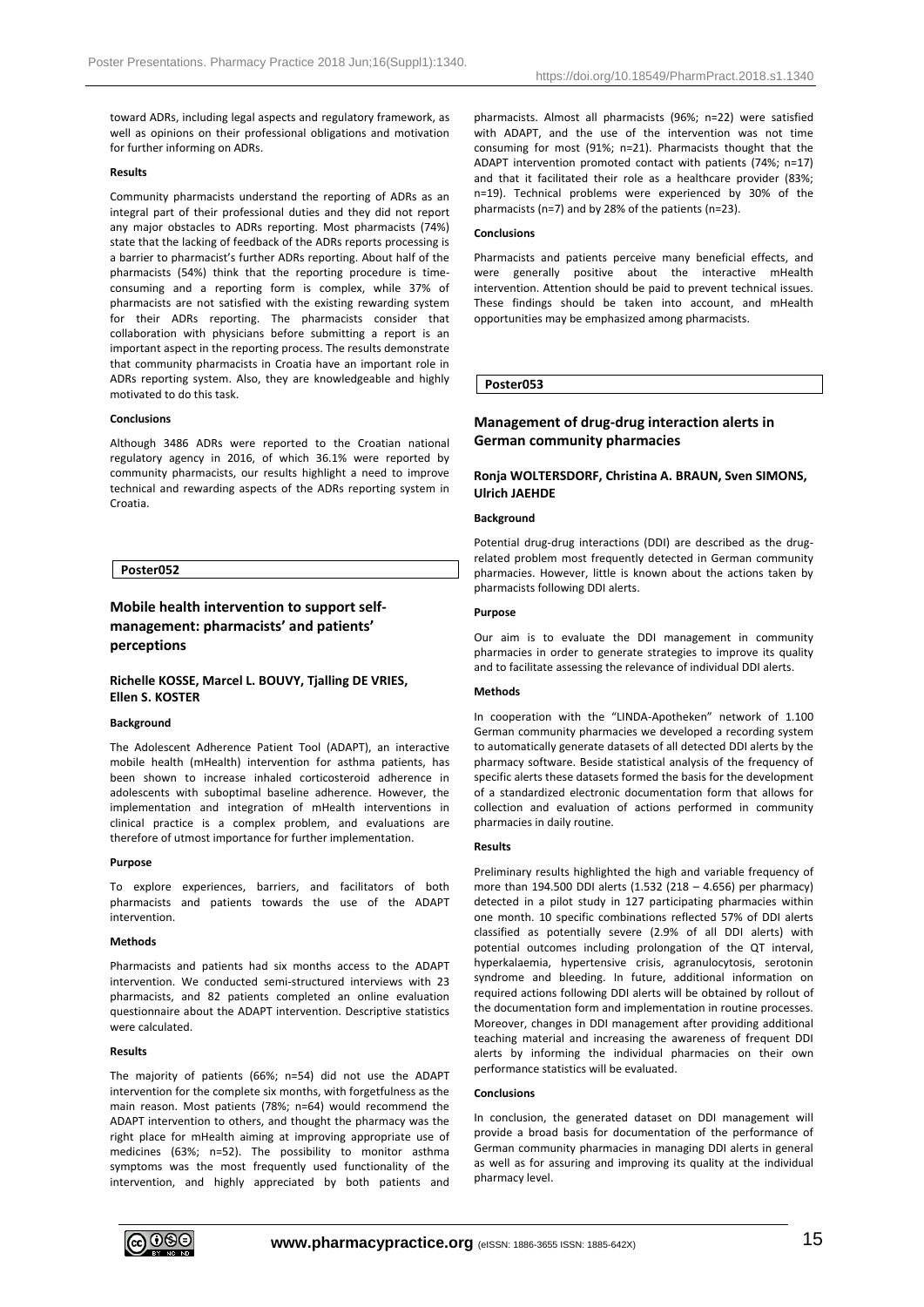# **Poster055**

# **Bringing health promotion and education to schools – impact and evaluation of the healthy generation project**

# **Ema PAULINO, Sara TORGAL, Teresa COUTO, Diana COSTA**

## **Background**

Geração Saudável (Healthy Generation) is a public health promotion and health education project led by the Portuguese Pharmaceutical Society, targeted to school age children.

#### **Purpose**

Evaluate the project's general impact, through direct assessment of students' knowledge on the addressed topics and the number of students and schools covered.

#### **Methods**

The Project promoted training on diabetes, responsible use of medicines and drug abuse to children with an average age of 11.61 old. Trainings were held in an especially adapted bus, addressing also the promotion of the pharmacists' role in society.

(1) To evaluate the training, students were randomly selected to answer a questionnaire on the topics covered, composed of 9 multiple choice questions, with only one correct answer out of four. By the end of the school year, a descriptive analysis was conducted to characterise the different variables, according to the main variable: with/without training.

(2) The number of schools and students' covered was also analysed, by comparison with the previous school year.

### **Results**

1136 students participated, from which 52.4% (n=594) had already received training. The average number of correct answers was higher in the group that had already received training (7.73 in 9) in comparison to the other group (5.25 in 9). By the end of the school year 2016/2017, the Project had visited 68 schools, covering 12,183 students (+523 [4.49%] when compared with 2014/2015) and 648 teachers (+34 [5.54%]).

### **Conclusions**

Training sessions had a positive impact on students' answers, who showed a better knowledge on the topics. In addition, comparing with the school year 2014/2015, the number of schools, students and teachers increased significantly.

# **Poster056**

# **Needs of advanced and specialist practice from Indonesian pharmacists' perspectives: an implementation of FIP Workforce Development goal number 4**

# **Sherly MEILIANTI, Ian BATES**

### **Background**

Many countries are developing a focus on the advancement of pharmacy practice in order to provide impactful services to face worldwide health challenges. Taking care of more complex diseases resulting from ageing population is one of major challenges for Indonesia's health system. Pharmacists as medicines expert need to have skills which are more advanced to deal with more complex medicines to provide better care and improve society's health.

#### **Purpose**

This study aims to explore pharmacists' perceptions related to the need of advanced practice development in Indonesia.

## **Methods**

This study was conducted by interviewing 43 practising pharmacists from September to October 2017. A mixed method of data collection including focus group discussions and one-to-one interview was conducted based on the availability of participants. The interviews were transcribed and analysed thematically using the pre-coding frame which was then revised and expanded to include new codes emerging from data.

#### **Results**

An increase of medicines complexity in patients was the reason why pharmacists need to be advanced. From the pharmacists' perspectives, the need for a clearer developmental career pathway was emphasised by those having less than 5 years' experience and working in patient care settings. As the pharmacists become more advanced, they can be an equivalent collaborative partner and a reliable source of medicines expertise within healthcare teams. Pharmacists across the country perceived that defined advanced practice would have positive impact on the society and National Health Service delivery; therefore, developing advanced practice was aligned with the aim of the professional body and the regulator in Indonesia.

### **Conclusions**

This study shows there was a need to develop advanced practice from Indonesian pharmacists' perspectives. Further research on defining criteria for advanced practice would be the next step. These criteria which show clear career pathway can be used as a tool for subsequent professional recognition as markers for practice advancement.

### **Poster057**

**A qualitative study of Indonesian pharmacist perception on their challenges of practice: Mapping to the Pharmaceutical Workforce Development Goals**

### **Sherly MEILIANTI, Ian BATES**

### **Background**

Recently, pharmacists face many challenges due to an increase in ageing population. Little is known of pharmacist's perception of difficulties that they encounter in the workplace specifically in Indonesia. This study aims to explore opinions of pharmacists regarding challenges that they face in the workplace in the context of professional development.

#### **Purpose**

This study is part of a bigger project on developing advanced practice in Indonesia. A semi-structured interview of purposively sampled 24 Indonesian pharmacists was conducted from September to October 2017. The interviews were transcribed and analysed iteratively using a pre-coding frame which was obtained from the 13 Pharmaceutical Workforce Development Goals (PWDGs) established by the FIP. The cluster of PWDGs sets as a theme and the goals sets as sub-theme.

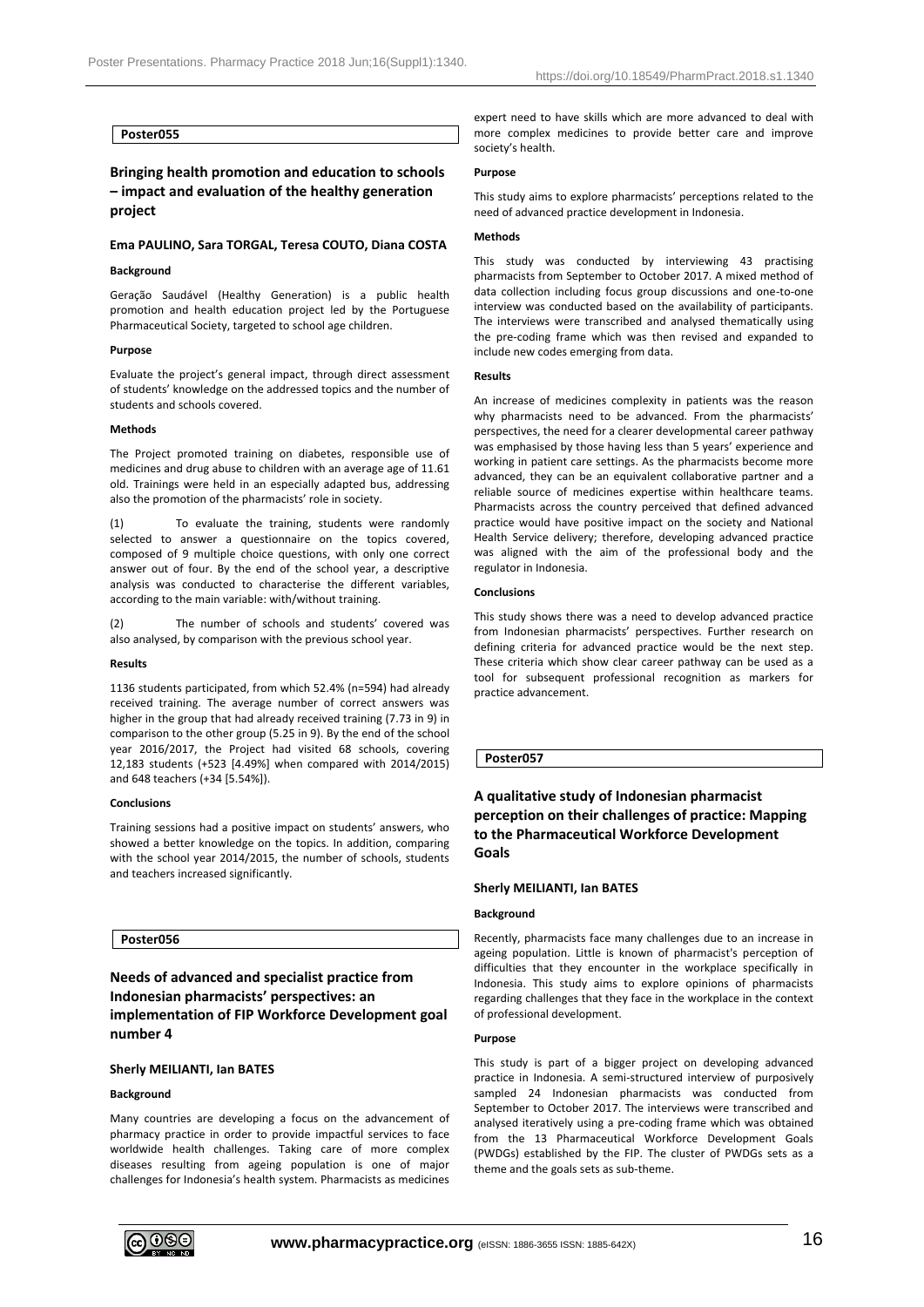# **Methods**

The professional development cluster was the most frequent cluster mapped. Pharmacists with less than 3 years experiences, and working in patient care setting, expressed a need for competency development in their workplace. Hospital and community pharmacists perceived that crossover between sector and "working with others" were barriers in providing services. Academy cluster: most pharmacists who practice in community setting or university stated that interprofessional education in university and early foundation training is essential to prepare pharmacists for the workplace. System cluster: workforce impact has not been recognized in Indonesia, there are a limited number of pharmacists in patient care setting and need for better regulation enforcement. Three new themes emerged: challenges to pharmacists themselves, in pharmacy organizations and in conducting evidenced-based research. Minimum initiative of pharmacists became barriers to developing the profession. Optimization of pharmacy organization role and evidence-based research to support regulation are important for pharmacists to support their career.

### **Conclusions**

This study shows that establishment of career pathway and unpreparedness of pharmacists after graduate challenge Indonesian pharmacist the most. Further research on actions to deal with these challenges needs to be done.

# **Poster059**

# **An overview of systematic reviews of economic evaluations of pharmacy-based public health interventions: addressing methodological challenges**

# **Suzete COSTA, João PEREIRA, Dennis K. HELLING, Céu MATEUS**

### **Background**

The economic evaluation of pharmacy services requires certain considerations which differ from the evaluation of medicines. Some do not seem to be exclusive to pharmacy, they exist in public health interventions. It may also be useful to explore recommendations for conducting economic evaluations alongside trials.

## **Purpose**

To perform an overview of systematic reviews of economic evaluations of pharmacy services and triangulate results with recommendations for economic evaluations of both public health interventions and alongside trials to assist in improving research methods.

### **Methods**

1) Exploratory review of recommendations on the economic evaluation of public health interventions; 2) Exploratory review of recommendations for conducting economic evaluations alongside clinical or pragmatic trials; 3) Overview of systematic reviews of economic evaluations of pharmacy interventions (protocol registered, reference no. PROSPERO 2016: CRD42016032768 (http://www.crd.york.ac.uk/PROSPERO/display\_record.asp?ID=CR D42016032768).

# **Results**

Fourteen systematic reviews were included containing 118 publications corresponding to 75 index publications. Only two reviews addressed economic evaluation in community pharmacy exclusively. Reviews reported favorable economic findings for 71% studies with full economic evaluations or CCA or CMA. Types of economic analysis are diverse. The two critical quality domains of AMSTAR-2 absent from most reviews are 1) protocol prior to review and 2) list of excluded studies. Key methodological findings include: certain types of risk of biases; study designs not restricted to RCTs; most economic quality criteria met but some issues unresolved or unclear: population, comparator, costs, analytical methods, incremental costs and outcomes, uncertainty, heterogeneity, equity, process and external validity. Triangulation revealed additional gaps.

### **Conclusions**

A methodological approach for economic evaluation of pharmacybased public health interventions was proposed. These findings may assist in improving the design of pilot trials of economic evaluations in pharmacy, as well as providing evidence for payers.

### **Poster061**

# **Pharmacist prescribing and care improves cardiovascular risk, but what do patients think? A sub-study of the RxEACH study**

# **Yazid N. AL HAMARNEH, Sarah LAMB, Maoliosa DONALD, Brenda HEMMELGARN, Kathryn KING-SHIER, Charlotte JONES, Cliff MITCHELL, Ross T. TSUYUKI**

# **Background**

The Alberta Vascular Risk Reduction Community Pharmacy Project: RxEACH, was a randomized trial which demonstrated that a community pharmacy-based case finding and intervention program (including prescribing, laboratory testing, and follow-up) reduced the risk for cardiovascular (CV) events by 21% when compared to usual care.

# **Purpose**

To evaluate patient perceptions regarding pharmacist prescribing and care in patients at high risk for CV events.

## **Methods**

All participants who took part in RxEACH received an invitation letter. Those who took part in the interviews provided verbal consent. Participants were asked to provide their opinions about:

• The care they received from pharmacists

• Communication between patients, pharmacists and family physicians

• Suggestions for sustainability

Interviews were recorded and transcribed verbatim. Three reviewers (including one patient who did not participate in RxEACH) analyzed and coded the data independently.

# **Results**

Data saturation was achieved after interviewing 14 participants. Half of whom were male and approximately two-thirds were older than 60. The following themes were identified:

(i) Patient-pharmacist relationship: Participants highlighted the importance of having a strong relationship with the pharmacist, indicating that could enhance their level of comfort with the pharmacist. They also felt that pharmacists truly cared about them as people.